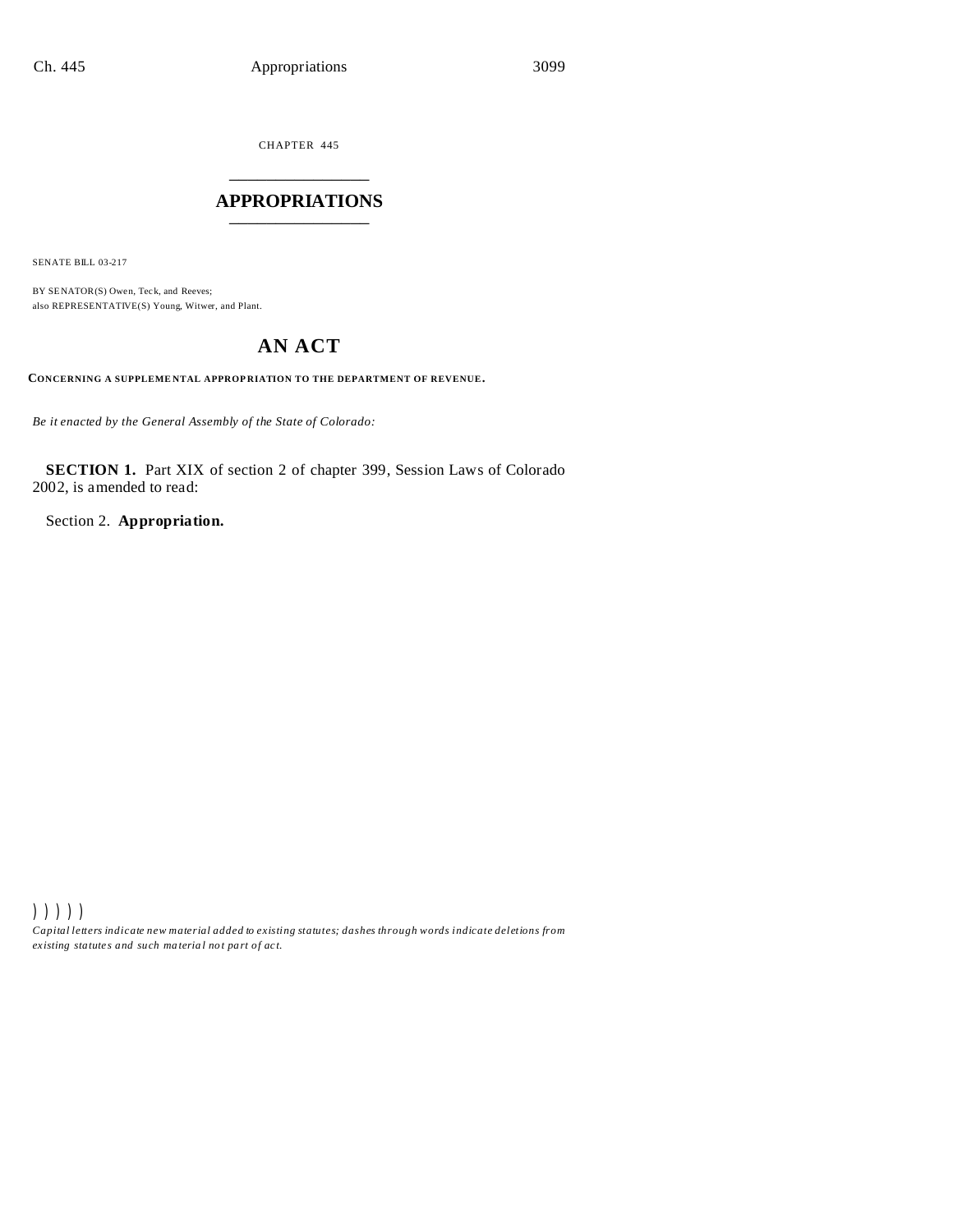|                                 |                           |              | <b>APPROPRIATION FROM</b>     |                                                |                      |                                       |                         |
|---------------------------------|---------------------------|--------------|-------------------------------|------------------------------------------------|----------------------|---------------------------------------|-------------------------|
|                                 | ITEM &<br><b>SUBTOTAL</b> | <b>TOTAL</b> | <b>GENERAL</b><br><b>FUND</b> | <b>GENERAL</b><br><b>FUND</b><br><b>EXEMPT</b> | CASH<br><b>FUNDS</b> | CASH<br><b>FUNDS</b><br><b>EXEMPT</b> | FEDERAL<br><b>FUNDS</b> |
|                                 | \$                        | \$           | \$                            | \$                                             | \$                   | $\mathbf S$                           | \$                      |
|                                 |                           |              |                               | PART XIX                                       |                      |                                       |                         |
|                                 |                           |              |                               | DEPARTMENT OF REVENUE                          |                      |                                       |                         |
| (1) EXECUTIVE DIRECTOR'S OFFICE |                           |              |                               |                                                |                      |                                       |                         |
| Personal Services               | 2,589,136                 |              | 1,480,989                     |                                                | 330,712 <sup>a</sup> | $777,435^b$                           |                         |
|                                 | 2,424,039                 |              | 1,315,892                     |                                                |                      |                                       |                         |
|                                 | $(40.5$ FTE)              |              |                               |                                                |                      |                                       |                         |
| Health, Life, and Dental        | 2,946,800                 |              | 2,039,289                     |                                                | 89,915               | $817,596$ <sup>d</sup>                |                         |
|                                 | 2,557,632                 |              | 1,768,370                     |                                                | 83,593°              | $705,669$ <sup>d</sup>                |                         |
| Short-term Disability           | 93,9 <sub>11</sub>        |              | 65,348                        |                                                | $8,547$ °            | $20,016^4$                            |                         |
|                                 | 86,039                    |              | 60,121                        |                                                | $7,808^{\circ}$      | $18, 110^d$                           |                         |
| Salary Survey and Senior        |                           |              |                               |                                                |                      |                                       |                         |
| <b>Executive Service</b>        | 3,609,786                 |              | 2,671,756                     |                                                | 92,990 <sup>c</sup>  | 845,040 <sup>d</sup>                  |                         |
| Performance-based Pay           |                           |              |                               |                                                |                      |                                       |                         |
| Awards                          | 640,046                   |              | 462,709                       |                                                | 17,657               | $159,680$ <sup>d</sup>                |                         |
|                                 | 637,701                   |              |                               |                                                | $25,864^{\circ}$     | $149, 128^d$                          |                         |
| Shift Differential              | 222,931                   |              | 70,523                        |                                                | $5,655^{\circ}$      | $146,753^d$                           |                         |
| Workers' Compensation           | 508,629                   |              | 369,705                       |                                                | $13,372^{\circ}$     | $125,552^d$                           |                         |
| <b>Operating Expenses</b>       | 636,748                   |              | 473,844                       |                                                | $41,464^{\circ}$     | $121,440$ <sup>d</sup>                |                         |
|                                 | 477,591                   |              | 304,548                       |                                                |                      | $131,579$ <sup>d</sup>                |                         |
| Legal Services for 9,293        |                           |              |                               |                                                |                      |                                       |                         |
| hours                           | 555,721                   |              | 426,972                       |                                                | 117,686 <sup>c</sup> | $11,063^d$                            |                         |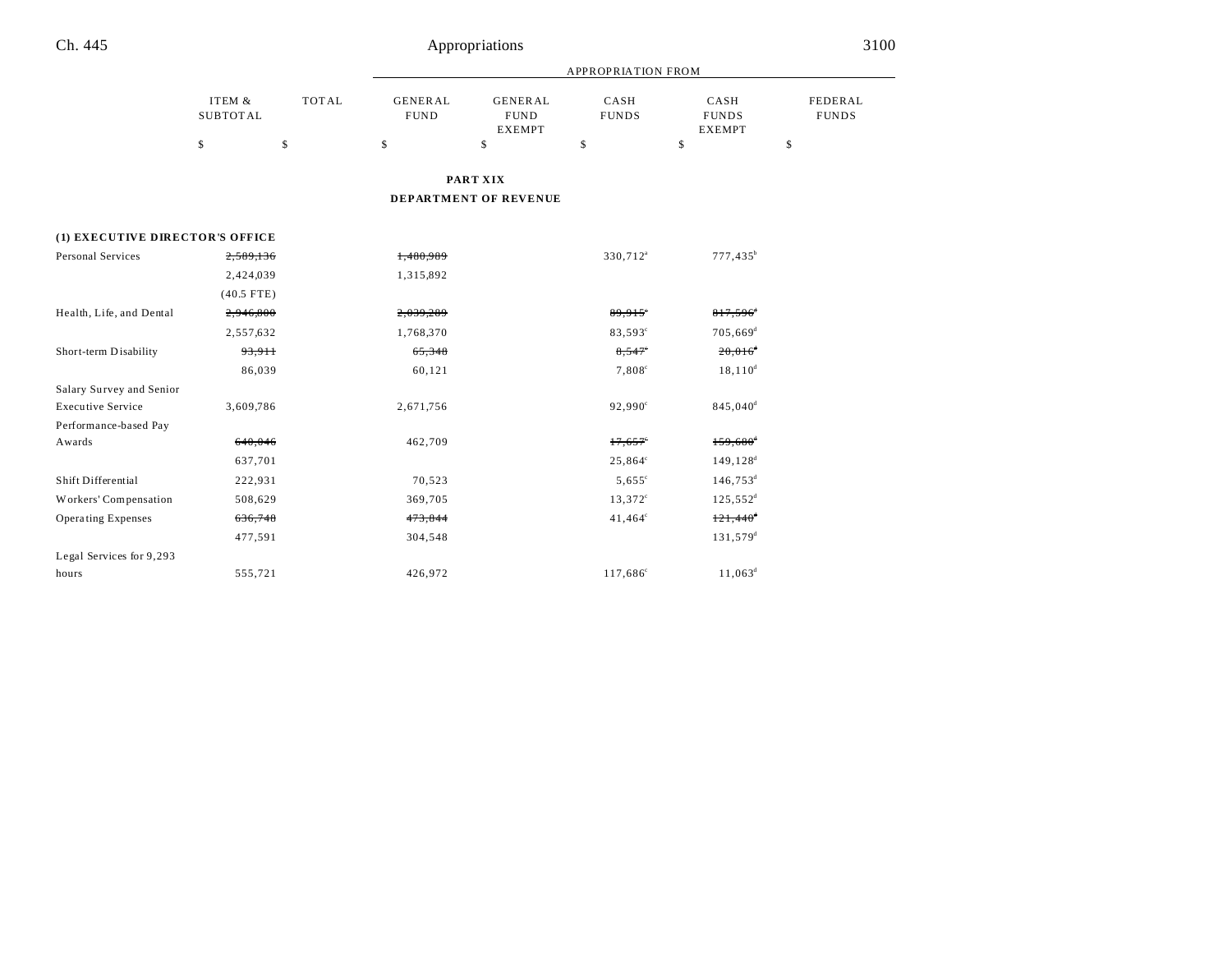| Purchase of Services from |           |            |                   |                        |
|---------------------------|-----------|------------|-------------------|------------------------|
| Computer Center           | 4,458,618 | 4,458,618  |                   |                        |
|                           | 4,214,198 | 4,214,198  |                   |                        |
| Multiuse Network          |           |            |                   |                        |
| Payments                  | 680,595   | 350,839    | $H$ , 900°        | 317,856                |
|                           | 1,655,043 | 649,146    | $34,533^{\circ}$  | 971,364 <sup>d</sup>   |
| Payment to Risk           |           |            |                   |                        |
| Management and            |           |            |                   |                        |
| Property Funds            | 236,435   | 171,856    | $6,216^{\circ}$   | $58,363^{\rm d}$       |
| Vehicle Lease Payments    | 442,039   | 234,765    | 58,692            | $148,582$ <sup>d</sup> |
|                           | 378,846   | 202,162    | $49,645^{\circ}$  | $127,039^{\rm d}$      |
| Leased Space              | 1,751,709 | 1,708,698  | $20,802^{\circ}$  | $22,209$ <sup>d</sup>  |
|                           | 1,709,284 | 1,666,273  | $24,944^{\circ}$  | $18,067$ <sup>d</sup>  |
| Capitol Complex Leased    |           |            |                   |                        |
| Space                     | 1,384,953 | 1,136,691  | $42,826^{\circ}$  | $205,436^d$            |
| Lease Purchase - 1881     |           |            |                   |                        |
| Pierce Street             | 798,203   |            | $127,655^{\circ}$ | $670,548$ <sup>d</sup> |
| Utilities                 | 147,589   | 83,833     |                   | 63,756 <sup>d</sup>    |
|                           |           | 21,703,849 |                   |                        |
|                           |           | 21,604,620 |                   |                        |

<sup>a</sup> Of this amount, \$218,658(T) shall be from the State Lottery Fund for indirect cost recoveries, \$65,769 shall be from the Auto Dealers License Fund for indirect cost recoveries, \$45,727 shall be from the Liquor Enforcement Cash Fund for indirect cost recoveries, and \$558 shall be from various sources of cash funds. <sup>b</sup> Of this amount, \$396,533 shall be from the Highway Users Tax Fund in the Ports of Entry in the Motor Carrier Services Division for indirect cost recoveries, \$21 3,89 7 shall be from the Colorado State Titling and Registration Account for indirect cost recoveries, \$11 8,00 8(T) shall be from the Limited Gaming Fund for indirect cost recoveries, \$45,919 shall be from the Automotive Inspection and Readjustment Account for indirect cost recoveries, and \$3,078 shall be from various sources of ca sh funds exempt.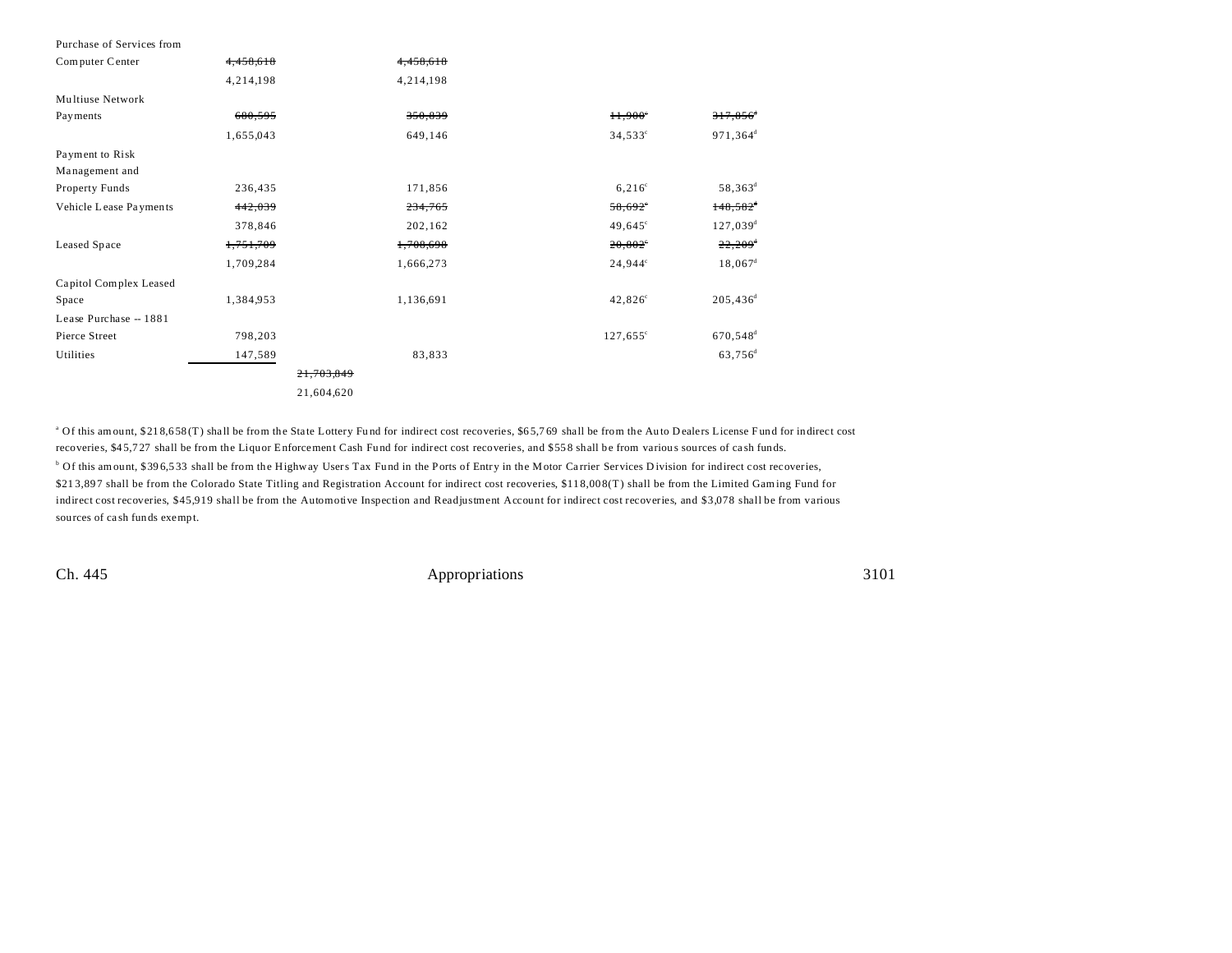|          |       |                | APPROPRIATION FROM |              |               |              |  |
|----------|-------|----------------|--------------------|--------------|---------------|--------------|--|
| ITEM &   | TOTAL | <b>GENERAL</b> | <b>GENERAL</b>     | CASH         | CASH          | FEDERAL      |  |
| SUBTOTAL |       | <b>FUND</b>    | <b>FUND</b>        | <b>FUNDS</b> | <b>FUNDS</b>  | <b>FUNDS</b> |  |
|          |       |                | <b>EXEMPT</b>      |              | <b>EXEMPT</b> |              |  |
| \$       |       | S              |                    |              |               |              |  |

<sup>c</sup>Of these amounts, \$129,754 shall be from the Auto Dealers License Fund, \$59,792 63,934 shall be from the Liquor Enforcement Cash Fund, \$10,457 shall be from the Limited Gaming Fund, and  $\frac{$455,374}{$470,106}$  shall be from various sources of cash funds.

<sup>d</sup> Of these amounts, \$1,141,229 shall be from the Highway Users Tax Fund for the Ports of Entry in the Motor Carrier Services Division, \$475,396 shall be from the Colorado State Titling and Registration Account, \$271 ,645 (T) shall be from the Limited Gaming Fund, \$73 ,201 shall be from the Automotive Inspection and Readjustment Account, \$66,181 shall be from the State Lottery Fund, \$4,137 shall be from the Motorist Insurance Identification Database Account, and \$1,702,101 \$2,215,678 shall be from various sources of exempt cash funds. Of the amount from the Limited Gaming Fund, \$64,914(T) shall be for indirect cost recoveries.

# **(2) INFORMATION TECHNOLOGY DIVISION227, 228**

| (A) Systems Support        |              |           |                      |                       |
|----------------------------|--------------|-----------|----------------------|-----------------------|
| Personal Services          | 5,601,375    | 4,224,741 | 377,617 <sup>a</sup> | 999,017 <sup>b</sup>  |
|                            | 5,095,361    | 3,718,727 |                      |                       |
|                            | $(87.2$ FTE) |           |                      |                       |
| <b>Operating Expenses</b>  | 747,532      | 747,532   |                      |                       |
|                            | 652,532      | 652,532   |                      |                       |
| Persistent Drunk Driving   |              |           |                      |                       |
| Programming                | 8,400        |           | $8,400^{\circ}$      |                       |
|                            | $(0.1$ FTE)  |           |                      |                       |
| Programming Costs for      |              |           |                      |                       |
| 2002 Session               |              |           |                      |                       |
| Legislation <sup>229</sup> | 179,125      | 100,662   |                      | $78,463$ <sup>*</sup> |
|                            | 224,529      | 16,296    |                      | $208, 233^d$          |
|                            | $(2.2$ FTE)  |           |                      |                       |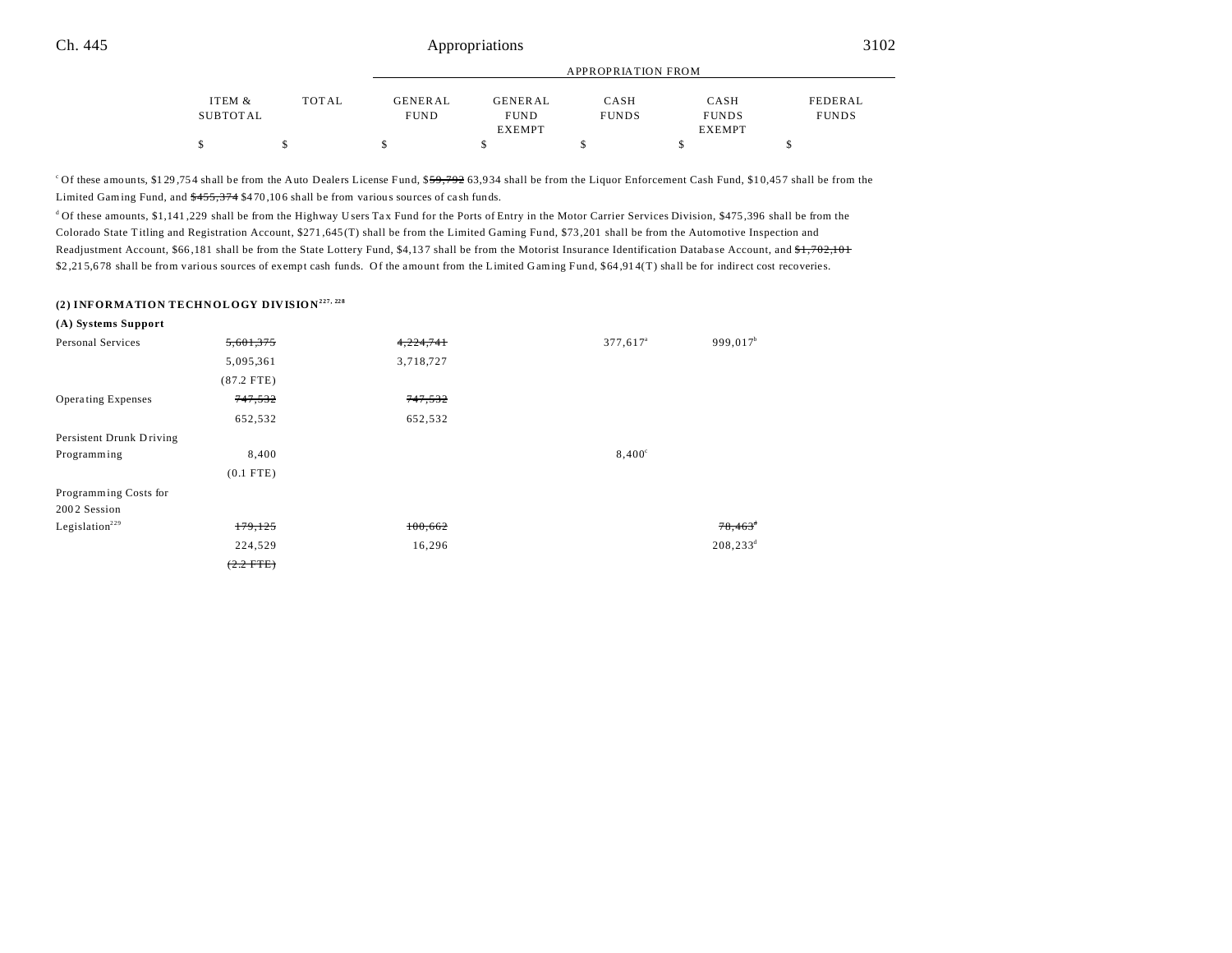(2.6 FTE) 6,536,432 5,980,822

<sup>a</sup> Of this amount, \$287,596 shall be from the Auto Dealers License Fund for indirect cost recoveries, \$65,565(T) shall be from the State Lottery Fund for indirect cost recoveries, \$14,457 shall be from the Liquor Enforcement Cash Fund for indirect cost recoveries, \$9,067 shall be from the Trade Name Registration Fund for indirect cost recoveries, and \$932 shall be from the Aviation Fund for indirect cost recoveries.

<sup>b</sup> Of this amount, \$432,429 shall be from the Colorado State Titling and Registration Account for indirect cost recoveries, \$371,447(T) shall be from the Limited Gaming Fund for indirect cost recoveries, \$140,127 shall be from the Drivers License Revocation Account for indirect cost recoveries, \$34,266 shall be from the Ou tstanding Judgements and Warrants Account for indirect cost recoveries, and \$20,74 8 shall be from the Automobile Inspection and Readjustment Account for indirect cost recoveries.

c This amount shall be from the Persistent D runk Driver Ca sh Fu nd.

d This amount shall be from various sources of exempt cash funds.

# **(B) Colorado State Titling and Registration System** Personal Services 2,040,960 3,644<sup>a</sup> 3,644<sup>a</sup>  $2.037.316^{b}$ (31.5 FTE) Operating Expenses 2,585,465 2,585,465 2,585,465 2,585,465 2,585,465 2,585,465 2,585,465 2,585,465 2,585,465 2,585,465 2,585,465 2,585,465 2,585,465 2,585,465 2,585,465 2,585,465 2,585,465 2,585,465 2,585,465 2,585,465 2,5 CST RS Rewrite Project Personal Services 312,375<sup>b</sup> 312,375<sup>b</sup> 312,375<sup>b</sup> 93,640 93,640 $b$  $(5.0$  FTE) (1.3 FTE) CST RS Rewrite Project Opera ting Expenses 384,347 384,347<sup>b</sup> 5,323,147 4,720,065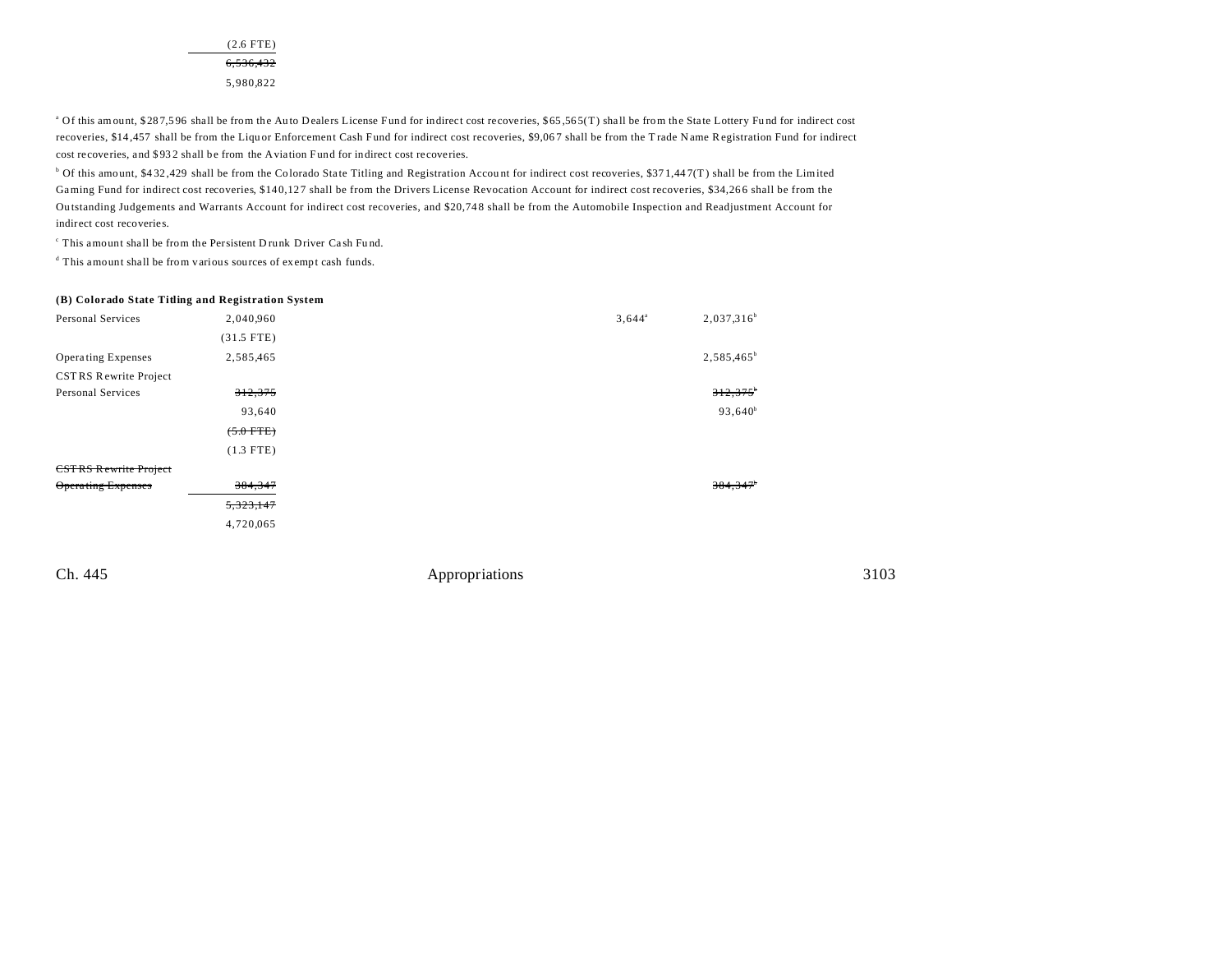|          |       | APPROPRIATION FROM |                |              |              |              |
|----------|-------|--------------------|----------------|--------------|--------------|--------------|
| ITEM &   | TOTAL | <b>GENERAL</b>     | <b>GENERAL</b> | CASH         | CASH         | FEDERAL      |
| SUBTOTAL |       | <b>FUND</b>        | <b>FUND</b>    | <b>FUNDS</b> | <b>FUNDS</b> | <b>FUNDS</b> |
|          |       |                    | <b>EXEMPT</b>  |              | EXEMPT       |              |
| \$       |       |                    |                |              |              |              |

a This amou nt shall be from the Auto Dealers License Fund.

<sup>b</sup> Of these amounts, <del>\$5,315,771</del> \$4,712,689 shall be from the Colorado State Titling and Registration Account and \$3,732 shall be from the Automobile Inspection and Readjustment Account.

| 11,859,579 |  |
|------------|--|
| 10,700,887 |  |

#### **(3) TAXATION BUSINESS GROUP**

| $(A)$ Administration      |             |         |
|---------------------------|-------------|---------|
| Personal Services         | 502,813     | 502,813 |
|                           | 430,658     | 430,658 |
|                           | $(7.0$ FTE) |         |
| <b>Operating Expenses</b> | 15,000      | 15,000  |
|                           | 10,500      | 10,500  |
|                           | 517,813     |         |
|                           | 441,158     |         |
|                           |             |         |

#### **(B) Cash and Document Processing Division**

| <b>Personal Services</b> | 5.528.608 | 4.473.908 | $315.957$ <sup>*</sup> | 738.743 <sup>b</sup> |
|--------------------------|-----------|-----------|------------------------|----------------------|
|                          | 5.033.686 | 3.792.734 | $502.209$ <sup>a</sup> |                      |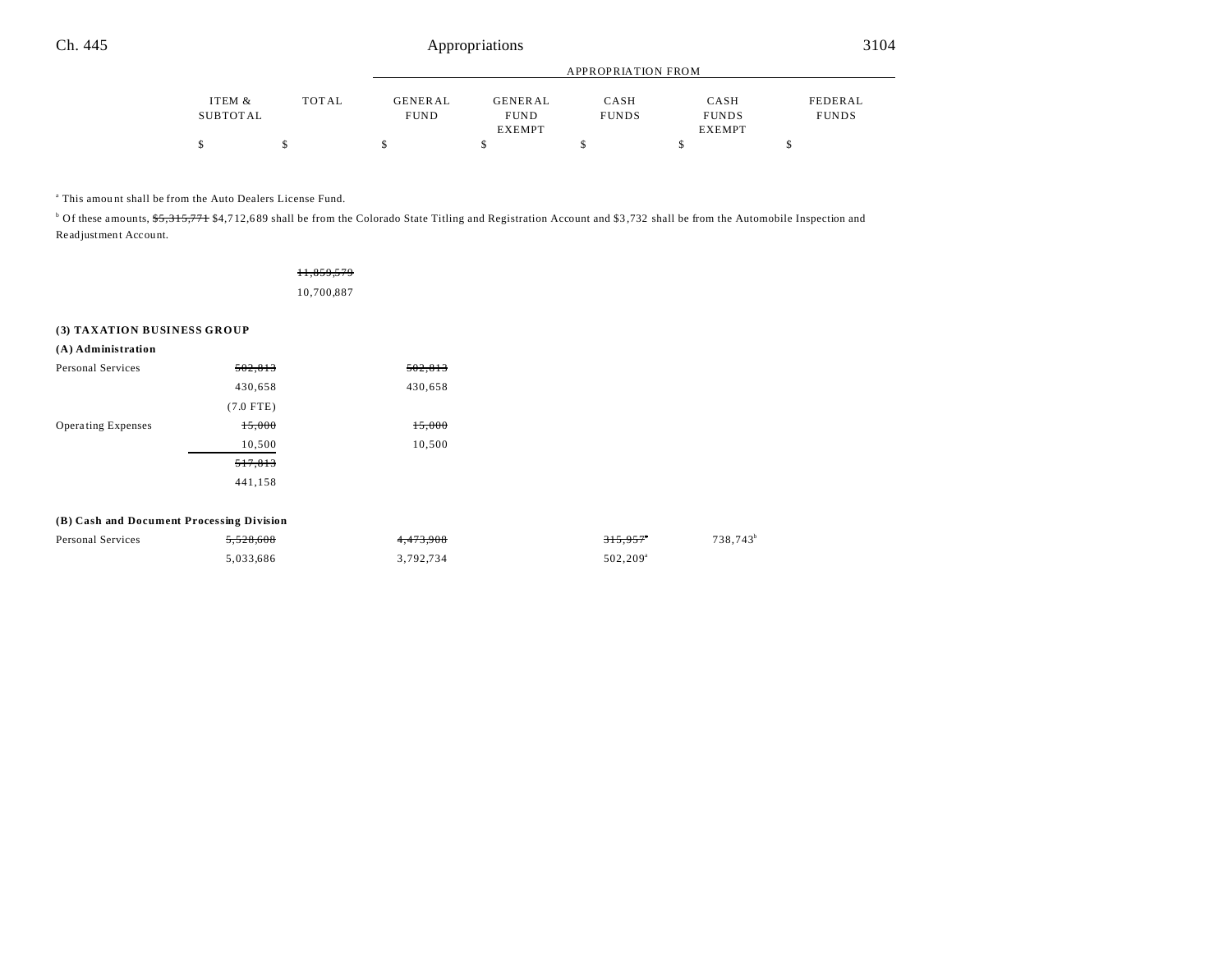|                           | $(131.2$ FTE) |           |           |                   |
|---------------------------|---------------|-----------|-----------|-------------------|
| Seasonal Tax Processing   | 378,567       | 378,567   |           |                   |
| <b>Operating Expenses</b> | 3,894,872     | 3,714,042 |           | $180,830^{\circ}$ |
|                           | 3,752,174     | 3,571,344 |           |                   |
| Microfilm                 | 368,425       | 368,425   |           |                   |
|                           | 323,825       | 323,825   |           |                   |
| Lease Purchase--Phone     |               |           |           |                   |
| System                    | 77,714        | 62,048    | $4,235^d$ | $11,431^{\circ}$  |
|                           | 10,248,186    |           |           |                   |
|                           | 9,565,966     |           |           |                   |

<sup>a</sup> Of this amount, <del>\$232,017</del> \$418,269 shall be from the Trade Name Registration Fund <del>for indirect cost recoveries</del>, \$65,686 shall be from the Auto Dealers License Fund for indirect cost recoveries, \$12,700 shall be from the Liquor Enforcement Cash Fund for indirect cost recoveries, \$4,464 shall be from the Waste Tire Disposal Fund for indirect cost recoveries, and \$1,090(T) shall be from the State Lottery Fund for indirect cost recoveries.

<sup>b</sup> Of this amount, \$687,291 shall be from the Colorado State Titling and Registration Account for indirect cost recoveries, \$23,356 (T) shall be from the Limited Gaming Fund for indirect cost recoveries, \$18 ,928 shall be from the Automotive Inspection and Readju stment Account for indirect cost recoveries, \$7,439 shall be from the Drivers License Revocation Account for indirect cost recoveries, and \$1,729 shall be from the Outstanding Judgements and W arrants Account for indirect cost recoveries.

Of these amounts, \$86,945 shall be from the Identification Security Fund, \$49,942 shall be from the Outstanding Judgements and Warrants Account, \$47,129 shall be from the Colorado State Titling and Registration Account, \$5,906 shall be from the Highway Users Tax Fund for the Ports of Entry in the Motor Carrier Services Division, and \$2,339 shall be from the Automobile Inspection and Readju stment Account.

<sup>d</sup> Of this amount, \$2,813 shall be from the Auto Dealers License Fund, and \$1,422 shall be from the Liquor Enforcement Cash Fund.

#### **(C) Taxation and Compliance Division**

| <b>Personal Services</b> | 11.912.403  | 11.732.865 | $18.620^{\rm a}$ | $160.918(T)^{b}$ |
|--------------------------|-------------|------------|------------------|------------------|
|                          | 11,597,916  | 11,418,378 |                  |                  |
|                          | (200.4 FTE) |            |                  |                  |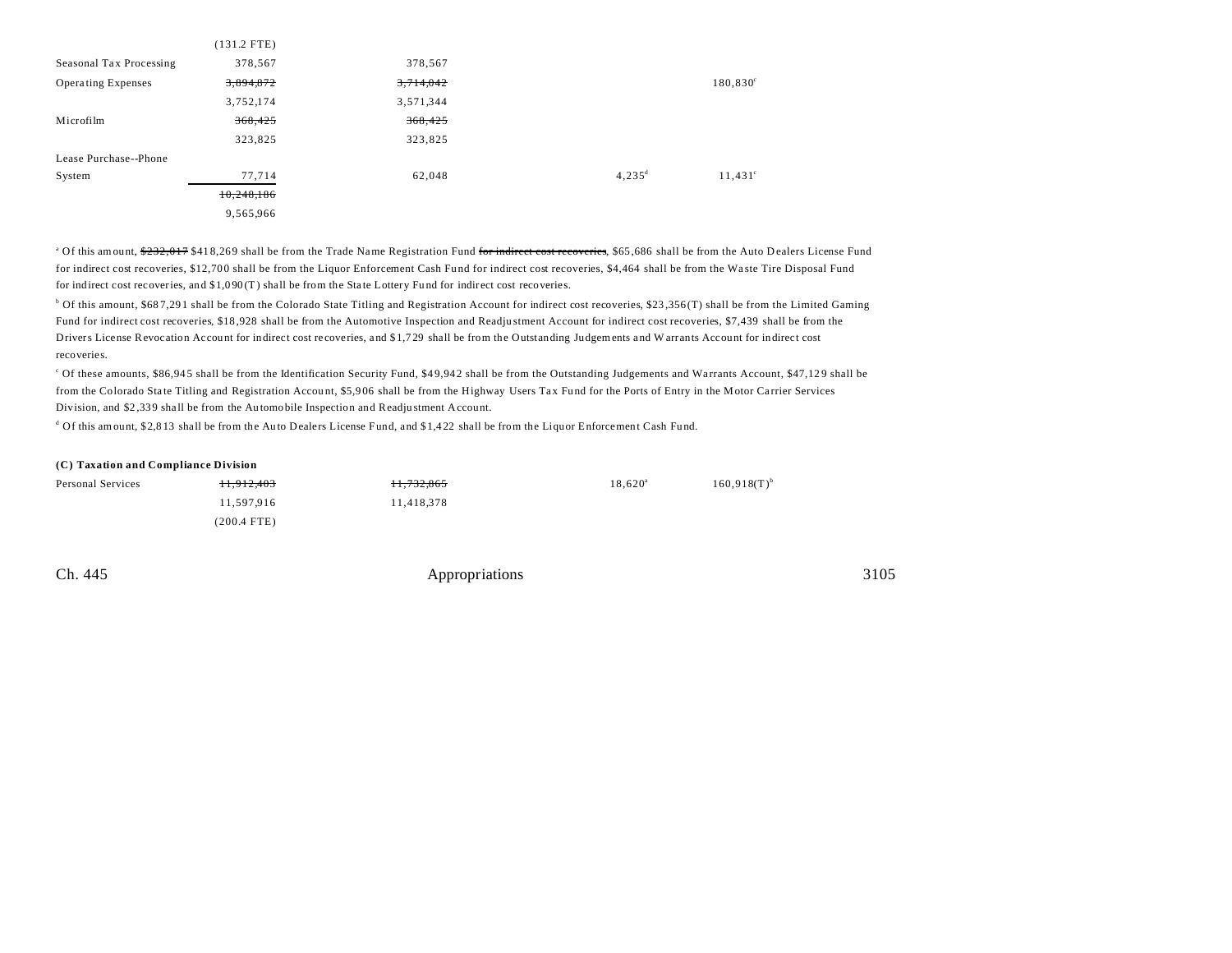|                           |                           |              | <b>APPROPRIATION FROM</b>     |                                                |                      |                                       |                         |
|---------------------------|---------------------------|--------------|-------------------------------|------------------------------------------------|----------------------|---------------------------------------|-------------------------|
|                           | ITEM &<br><b>SUBTOTAL</b> | <b>TOTAL</b> | <b>GENERAL</b><br><b>FUND</b> | <b>GENERAL</b><br><b>FUND</b><br><b>EXEMPT</b> | CASH<br><b>FUNDS</b> | CASH<br><b>FUNDS</b><br><b>EXEMPT</b> | FEDERAL<br><b>FUNDS</b> |
|                           | \$                        | \$           | \$                            | \$                                             | \$                   | \$                                    | \$                      |
| <b>Operating Expenses</b> | 603,761                   |              | 603,761                       |                                                |                      |                                       |                         |
| Joint Audit Program       | 131,244                   |              | 131,244                       |                                                |                      |                                       |                         |
| Joint Federal/State Motor |                           |              |                               |                                                |                      |                                       |                         |
| Fuel Tax                  | 25,757                    |              |                               |                                                |                      |                                       | 25,757                  |
| Mineral Audit Program     | 1,079,687                 |              |                               |                                                |                      | $41,814(T)^c$                         | 1,037,873 <sup>d</sup>  |
|                           | $(11.0$ FTE)              |              |                               |                                                |                      |                                       |                         |
|                           | 13,752,852                |              |                               |                                                |                      |                                       |                         |
|                           | 13,438,365                |              |                               |                                                |                      |                                       |                         |

a This amount shall be from the Aviation Fu nd.

<sup>b</sup> This amount shall be from the Mineral Audit Program for indirect cost recoveries.

This amount shall be from the Department of Natural Resources. Of this amount, \$41,314 shall be from the State Land Board Administration Fund, and \$500 shall be from the Oil and Gas Conservation Fund.

d Inclu ded in this amount is \$16 0,9 18 in indirect cost recoveries.

### **(D) Taxpayer Service Division<sup>230</sup>**

| Personal Services         | 4 <del>, 131, 979</del> | 3,861,074 |                   |                 |
|---------------------------|-------------------------|-----------|-------------------|-----------------|
|                           | 3,792,463               | 3,521,558 | $258,999^{\rm a}$ | $11,906(T)^{b}$ |
|                           | $(80.2$ FTE)            |           |                   |                 |
| <b>Operating Expenses</b> | 513,344                 | 513,344   |                   |                 |
|                           | 405,792                 | 405,792   |                   |                 |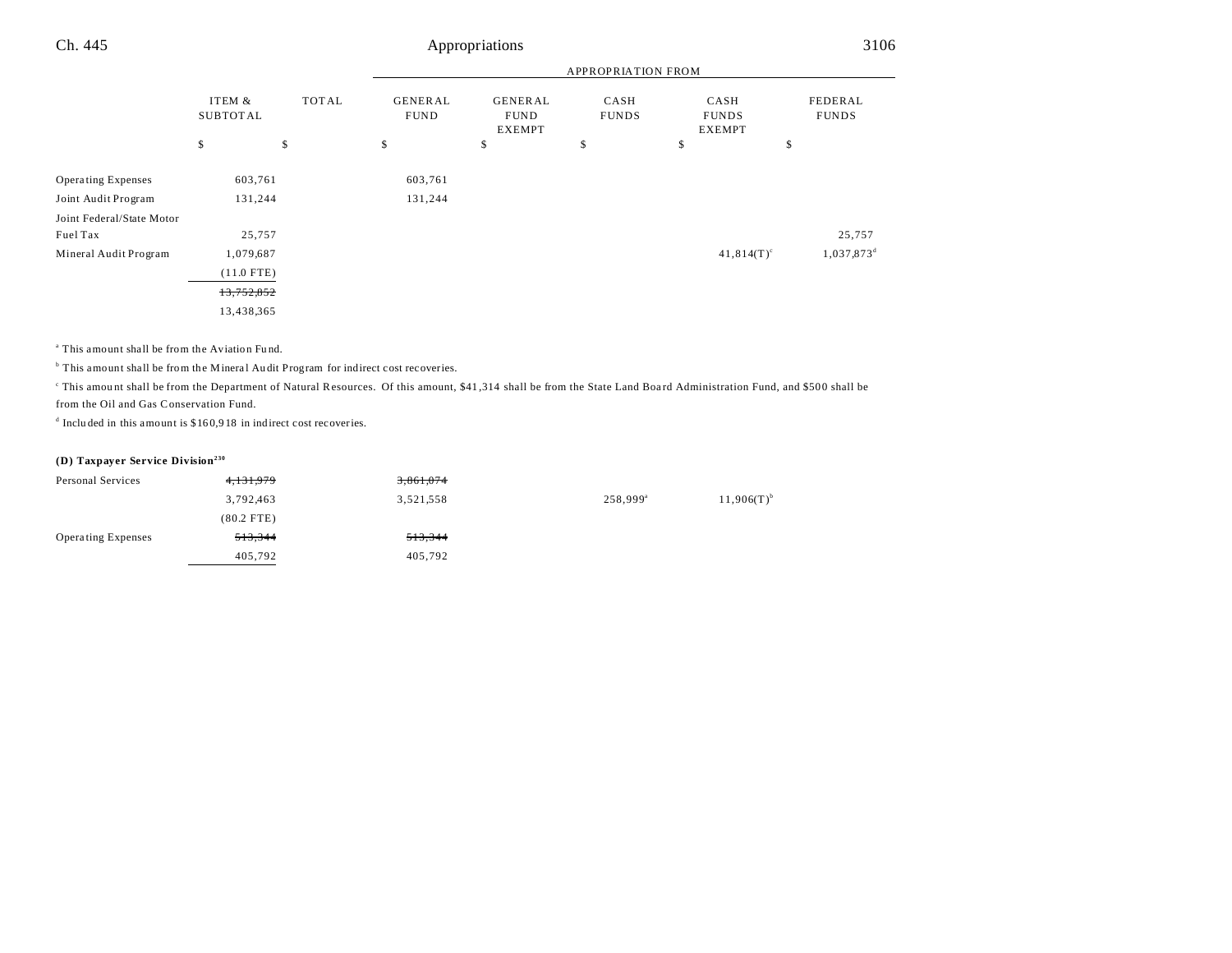### 4,645,323

4,198,255

<sup>a</sup> Of this amount, \$241,116 shall be from the Trade Name Registration Fund for indirect cost recoveries, \$10,772 shall be from the Aviation Fund, \$4,934 shall be from the T ax Lien Certification Fund for indirect cost recoveries, and \$2,177 shall be from the Waste T ire Disposal Fund for indirect cost recoveries. <sup>b</sup> This amount shall be from the Debt Collection Fund for indirect cost recoveries.

#### **(E) Office of Tax Analysis**

| Personal Services         | 427,230     | 427,230 |
|---------------------------|-------------|---------|
|                           | $(6.0$ FTE) |         |
| <b>Operating Expenses</b> | 12,413      | 12,413  |
|                           | 10,367      | 10,367  |
|                           | 439,643     |         |
|                           | 437,597     |         |
|                           |             |         |

# **(F) Tax Conferee** Personal Services 773,404 773,404 768,888 768,888 (9.0 FTE) Operating Expenses 15,102 15,102

788,506 783,990

### **(G) Special Purpose**

Cigarette T ax R ebate  $16,237,000$   $16,237,000^{\circ}$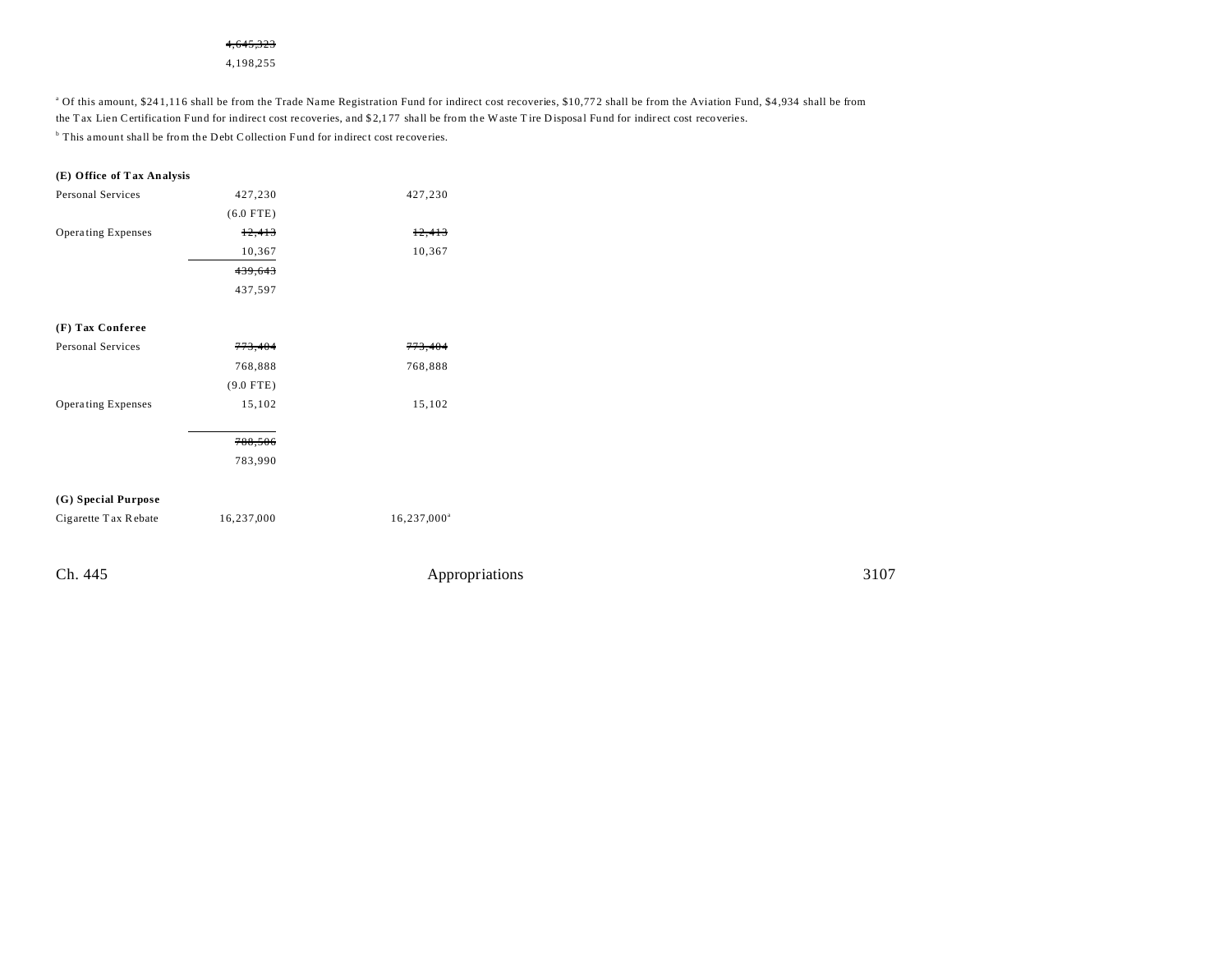| Ch. 445                                                       | Appropriations              |                               |                                                |                           |                                       | 3108                    |    |
|---------------------------------------------------------------|-----------------------------|-------------------------------|------------------------------------------------|---------------------------|---------------------------------------|-------------------------|----|
|                                                               |                             |                               |                                                | <b>APPROPRIATION FROM</b> |                                       |                         |    |
|                                                               | TOTAL<br>ITEM &<br>SUBTOTAL | <b>GENERAL</b><br><b>FUND</b> | <b>GENERAL</b><br><b>FUND</b><br><b>EXEMPT</b> | CASH<br><b>FUNDS</b>      | CASH<br><b>FUNDS</b><br><b>EXEMPT</b> | FEDERAL<br><b>FUNDS</b> |    |
|                                                               | \$                          | \$                            | \$                                             | \$                        | \$                                    | \$                      | J. |
| Old Age Heat and Fuel<br>and Property Tax<br>Assistance Grant | 22,200,000                  |                               | $22,200,000^{\circ}$                           |                           |                                       |                         |    |
| Alternative Fuels Rebate                                      | 744,220                     |                               |                                                |                           |                                       | $744,220^b$             |    |
|                                                               | 39,181,220                  |                               |                                                |                           |                                       |                         |    |

a For purposes of complying with the limitation on state fiscal year spending imposed by Article X, Section 20 of the State Constitution these moneys are included for informational purposes as they are continuously appropriated by a permanent statute or constitutional provision and, therefore, are not subject to the limitation of General Fund appropriations as set forth in Section 24-75-201.1 (1) (a) (III) (C), C.R.S.

<sup>b</sup> This amount shall be from the Alternative Fuels Rebate Fund.

69,573,543

68,046,551

### **(4) MOTOR VEHICLE BUSINESS GROUP**

| (A) Administration        |             |         |                 |             |
|---------------------------|-------------|---------|-----------------|-------------|
| Personal Services         | 678,073     | 470,184 | $7,089^{\circ}$ | $200,800^b$ |
|                           | 546,594     | 338,705 |                 |             |
|                           | $(9.0$ FTE) |         |                 |             |
| <b>Operating Expenses</b> | 74,900      | 74,900  |                 |             |
|                           | 60,904      | 60,904  |                 |             |
|                           | 752,973     |         |                 |             |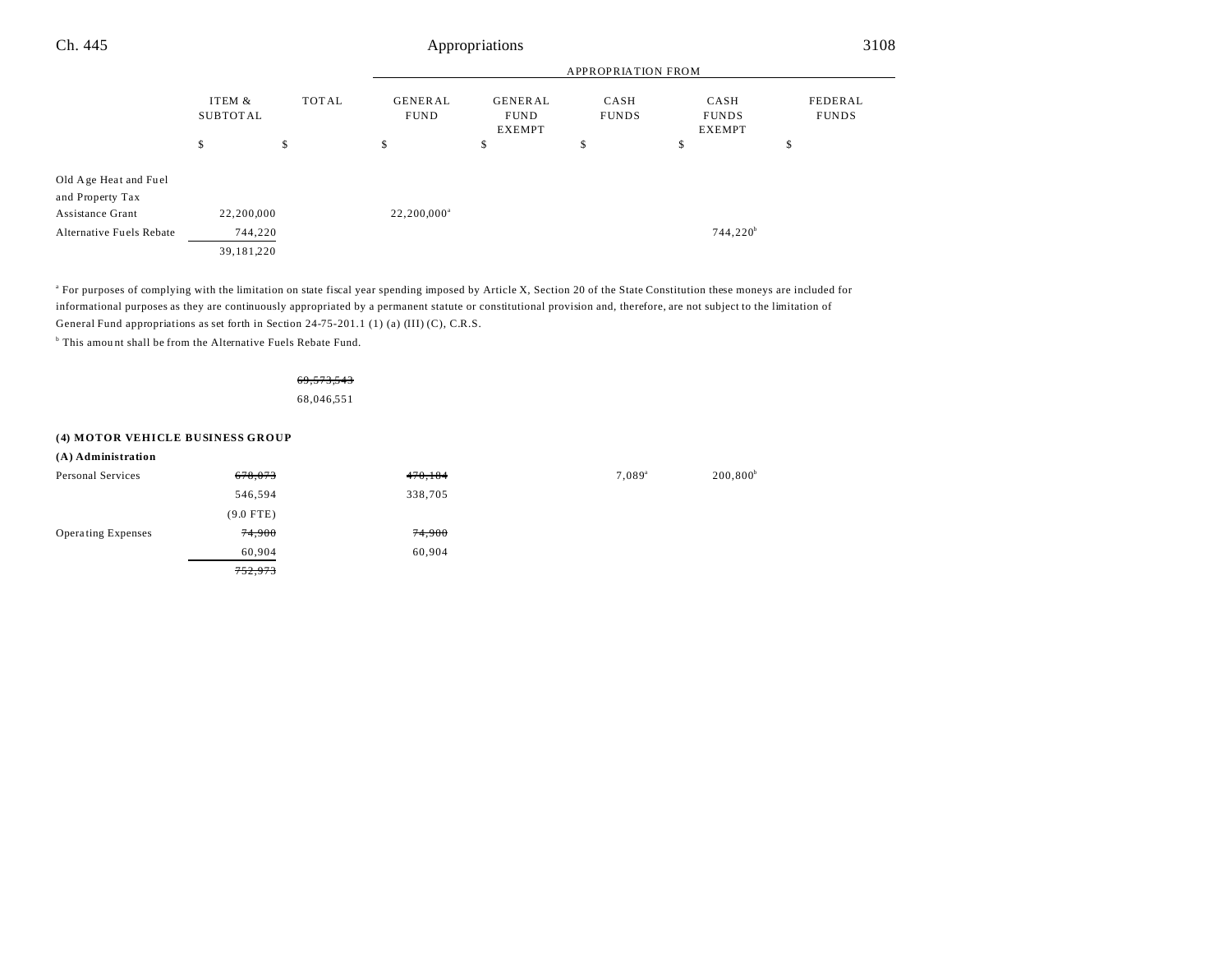#### 607,498

<sup>a</sup> Of this amount, \$5,671 shall be from the Hazardous Materials Safety Fund, and \$1,418 shall be from the Nuclear Materials Transportation Fund. b Of this amount, \$18 9,45 8 shall be from the Highway Users Tax Fu nd for the Ports of Entry in the Motor Carrier Services Division, and \$11,3 42 shall be from the Motorist Insu rance Identifica tion D ata base Account.

#### **(B) M otor Vehicle Division7, 8**

| <b>Personal Services</b>  | 13.440.633    | 12.679.998 |           | $760,635$ <sup>a</sup>   |
|---------------------------|---------------|------------|-----------|--------------------------|
|                           | 12,499,398    | 11,738,763 |           |                          |
|                           | $(368.6$ FTE) |            |           |                          |
| <b>Operating Expenses</b> | 1,397,603     | 1,392,364  | $2,000^b$ | $3,239^{\circ}$          |
|                           | 1,243,553     | 1,238,314  |           |                          |
| Drivers License           |               |            |           |                          |
| Documents                 | 3,478,361     | 2,814,140  |           | 664,221                  |
|                           | 3,603,575     | 2,915,443  |           | 688,132 <sup>c</sup>     |
| License Plate Ordering    | 7,435,286     | 4,663,375  |           | $2,771,911$ <sup>*</sup> |
|                           | 6,277,198     | 1,791,138  |           | $4,486,060$ <sup>d</sup> |
|                           | 25,751,883    |            |           |                          |
|                           | 23,623,724    |            |           |                          |

<sup>a</sup> Of this amount, \$260,893 shall be from the Drivers License Revocation Account for indirect cost recoveries, \$210,070 shall be from the Outstanding Judgements and Warrants Account for indirect cost recoveries, \$205,356 shall be from the Colorado State Titling and Registration Account for indirect cost recoveries, and \$56,675 shall be from the Penalty Assessment Account for indirect cost recoveries, and \$27,641 shall be from the Automobile Inspection and Readjustment Account for indirect cost recoveries.

<sup>b</sup> This amount shall be from the Persistent Drunk Driver Cash Fund.

c These amounts shall be from the Identifica tion Security Fund.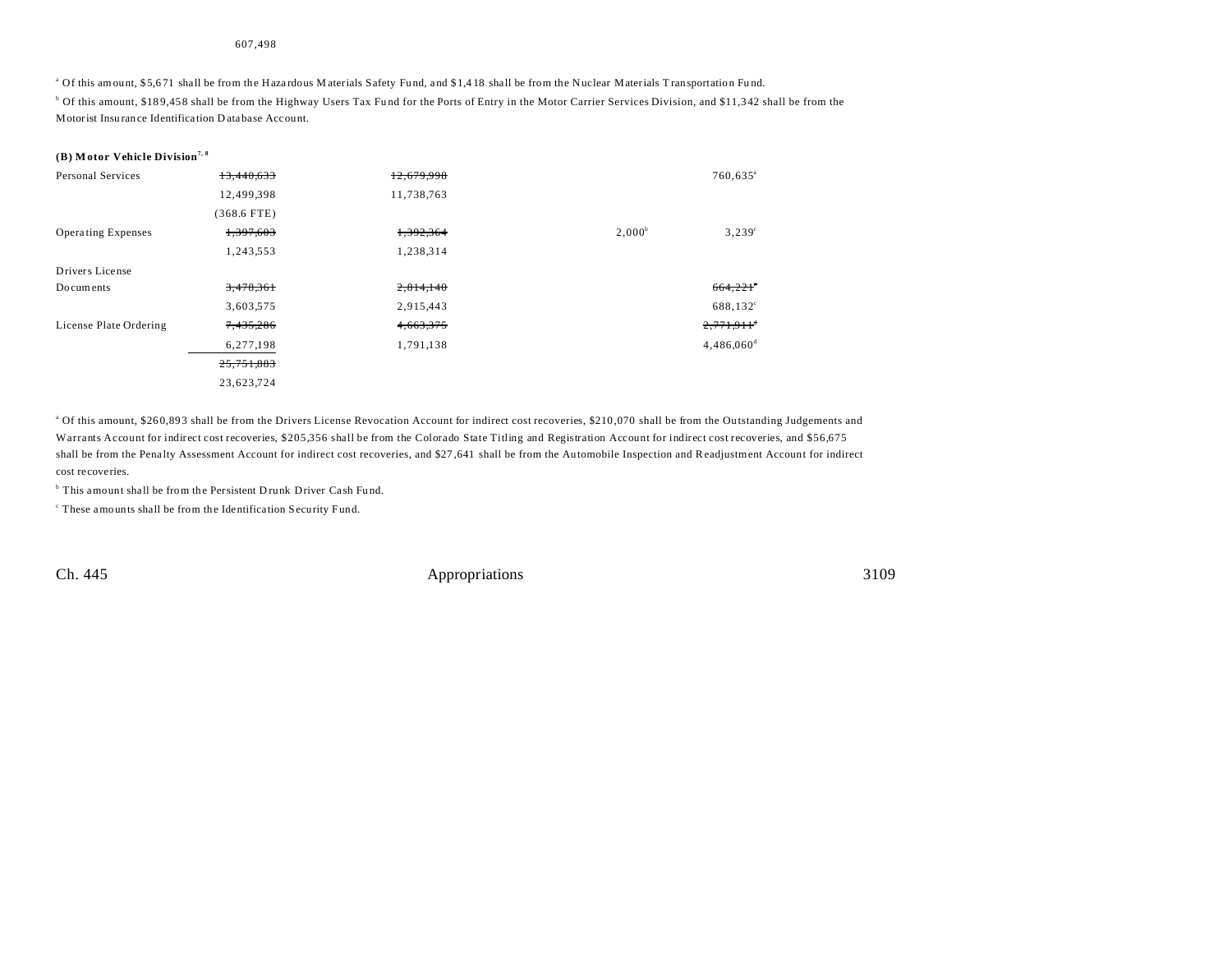|          |       |                | <b>APPROPRIATION FROM</b> |              |               |              |  |
|----------|-------|----------------|---------------------------|--------------|---------------|--------------|--|
|          |       |                |                           |              |               |              |  |
| ITEM &   | TOTAL | <b>GENERAL</b> | <b>GENERAL</b>            | CASH         | CASH          | FEDERAL      |  |
| SUBTOTAL |       | <b>FUND</b>    | <b>FUND</b>               | <b>FUNDS</b> | <b>FUNDS</b>  | <b>FUNDS</b> |  |
|          |       |                | <b>EXEMPT</b>             |              | <b>EXEMPT</b> |              |  |
|          |       |                |                           |              |               |              |  |

This amount shall be from the Highway Users Tax Fund. This amount is exempt from the statutory limit on Highway Users Tax Fund appropriations pursuant to Section 43-4-201 (3) (a) (II) (K), C.R.S.

#### **(C) Motor Carrier Services Division**

| Personal Services         | 6,755,353     | 511,368 | 57,505 <sup>a</sup> | $6,186,480^b$       |         |
|---------------------------|---------------|---------|---------------------|---------------------|---------|
|                           | 6,677,932     | 433,947 |                     |                     |         |
|                           | $(144.0$ FTE) |         |                     |                     |         |
| <b>Operating Expenses</b> | 551,184       | 43,504  | $500^\circ$         | $507,180^b$         |         |
|                           | 546,212       | 38,532  |                     |                     |         |
| Fuel Tracking System      | 564,420       |         |                     | $564,420^b$         |         |
|                           | $(1.5$ FTE)   |         |                     |                     |         |
| Controlled Maintenance -  |               |         |                     |                     |         |
| Fixed and Mobile Ports    | 83,784        |         |                     | 83,784 <sup>b</sup> |         |
| Motor Carrier Safety      |               |         |                     |                     |         |
| Assistance Program        | 599,861       |         |                     |                     | 599,861 |
|                           | $(8.5$ FTE)   |         |                     |                     |         |
| Hazardous Materials       |               |         |                     |                     |         |
| Permitting Program        | 172,710       |         | $172,710^{\circ}$   |                     |         |
|                           | $(4.0$ FTE)   |         |                     |                     |         |
|                           | 8,727,312     |         |                     |                     |         |
|                           | 8,644,919     |         |                     |                     |         |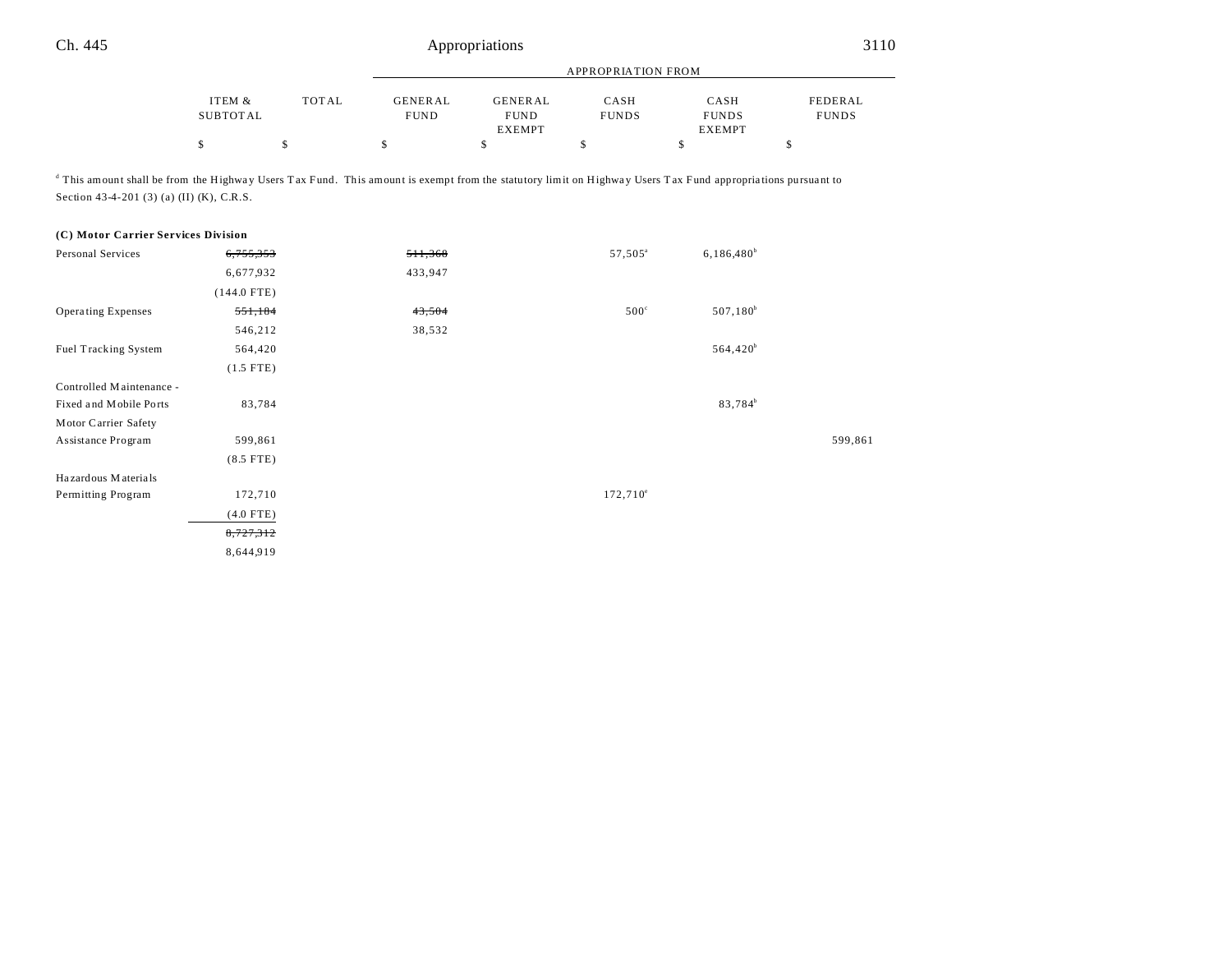<sup>a</sup> Of this amount, \$38,219 shall be from the Nuclear Materials Transportation Fund, and \$19,286 shall be from the Aviation Fund.

<sup>b</sup> These amounts shall be from the Highway Users Tax Fund.

c This amount shall be from the Nuclear Materials T ransportation Fu nd.

<sup>d</sup> This amount shall be from the Highway Users Tax Fund. This amount is exempt from the statutory limit on Highway Users Tax Fund appropriations pursuant to

Section 43-4-201 (3) (a) (V), C.R.S.

e This amou nt shall be from the Hazardous M aterials Safety Fund.

#### **(D) Vehicle Emissions**

| <b>Personal Services</b>  | 860,416      | 860,416 <sup>a</sup> |
|---------------------------|--------------|----------------------|
|                           | $(15.5$ FTE) |                      |
| <b>Operating Expenses</b> | 154,729      | 154,729 <sup>a</sup> |
|                           | 1,015,145    |                      |

<sup>a</sup> These amounts shall be from the Automobile Inspection and Readjustment Account.

| $(E)$ Titles              |              |                          |                   |
|---------------------------|--------------|--------------------------|-------------------|
| Personal Services         | 1,366,632    | $1,366,632$ <sup>a</sup> |                   |
|                           | $(38.5$ FTE) |                          |                   |
| <b>Operating Expenses</b> | 197,389      |                          | $197,389^{\circ}$ |
|                           | 1,564,021    |                          |                   |

<sup>a</sup> These amounts shall be from the Colorado State Titling and Registration Account.

#### **(F) Enfo rcem ent Pr ogr am**

| Personal Services | 340.837 | 340.837 |
|-------------------|---------|---------|
|                   | 303.353 | 303.353 |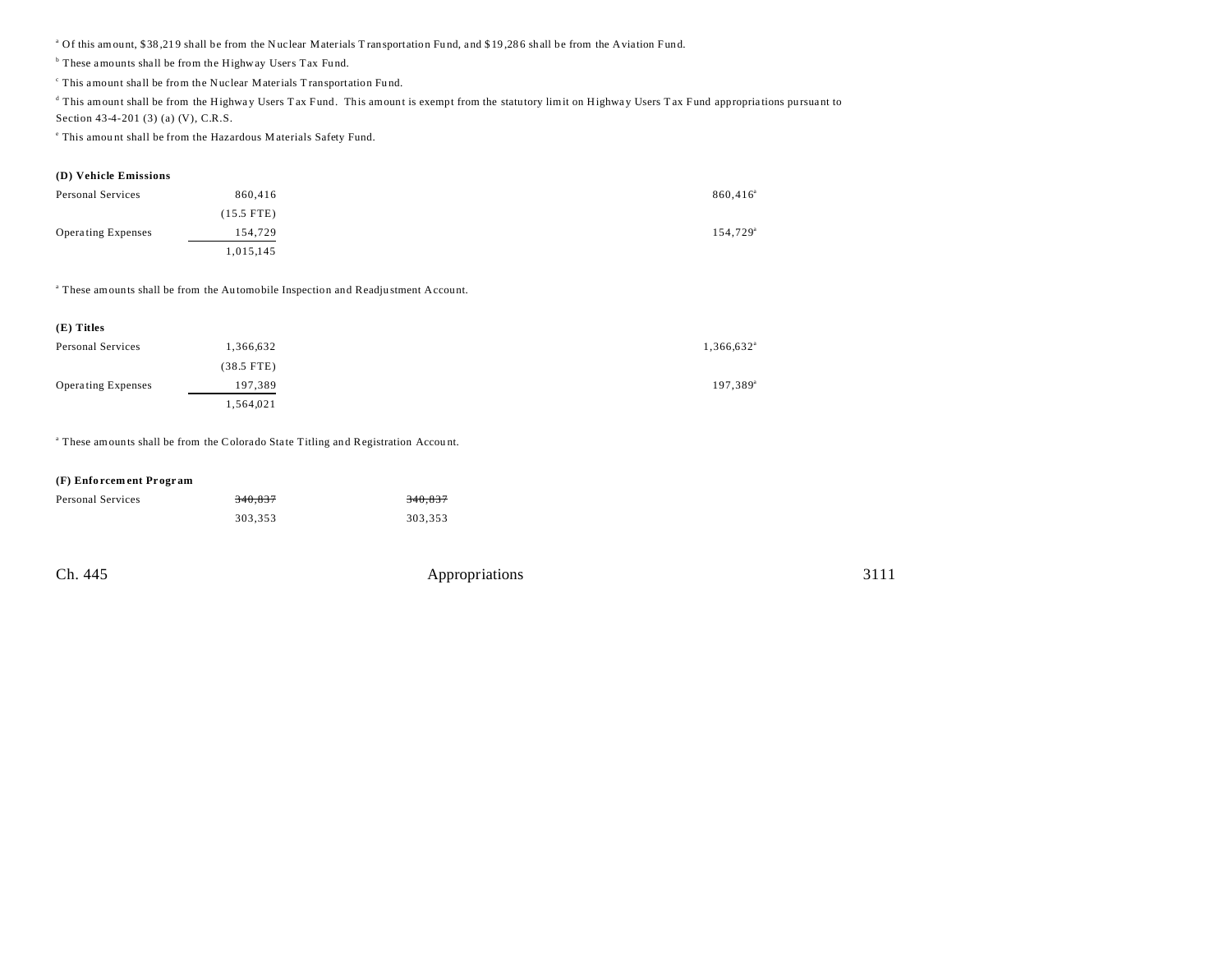| Ch. 445                                                               |                           |              |                               | Appropriations                                 |                      |                                       | 3112                    |
|-----------------------------------------------------------------------|---------------------------|--------------|-------------------------------|------------------------------------------------|----------------------|---------------------------------------|-------------------------|
|                                                                       |                           |              |                               |                                                | APPROPRIATION FROM   |                                       |                         |
|                                                                       | ITEM &<br><b>SUBTOTAL</b> | TOTAL        | <b>GENERAL</b><br><b>FUND</b> | <b>GENERAL</b><br><b>FUND</b><br><b>EXEMPT</b> | CASH<br><b>FUNDS</b> | CASH<br><b>FUNDS</b><br><b>EXEMPT</b> | FEDERAL<br><b>FUNDS</b> |
|                                                                       | \$                        | $\mathbb{S}$ | \$                            | \$                                             | \$                   | \$                                    | \$                      |
|                                                                       | $(5.0$ FTE)               |              |                               |                                                |                      |                                       |                         |
| Operating Expenses                                                    | 10,572                    |              | 10,572                        |                                                |                      |                                       |                         |
|                                                                       | 10,149                    |              | 10,149                        |                                                |                      |                                       |                         |
|                                                                       | 351,409                   |              |                               |                                                |                      |                                       |                         |
|                                                                       | 313,502                   |              |                               |                                                |                      |                                       |                         |
| (G) Motorist Insurance Identification Database Program <sup>231</sup> |                           |              |                               |                                                |                      |                                       |                         |
| Personal Services                                                     | 1,574,245                 |              |                               |                                                |                      | 1,574,245 <sup>a</sup>                |                         |
|                                                                       | $(8.0$ FTE)               |              |                               |                                                |                      |                                       |                         |
| <b>Operating Expenses</b>                                             | 16,500                    |              |                               |                                                |                      | $16,500^{\circ}$                      |                         |
|                                                                       | 1,590,745                 |              |                               |                                                |                      |                                       |                         |

<sup>a</sup> These amounts shall be from the Motorist Insurance Identification Database Account.

39,753,488 37,359,554

**(5) ENFO RCEM ENT BUSIN ESS GROUP (A) Administration**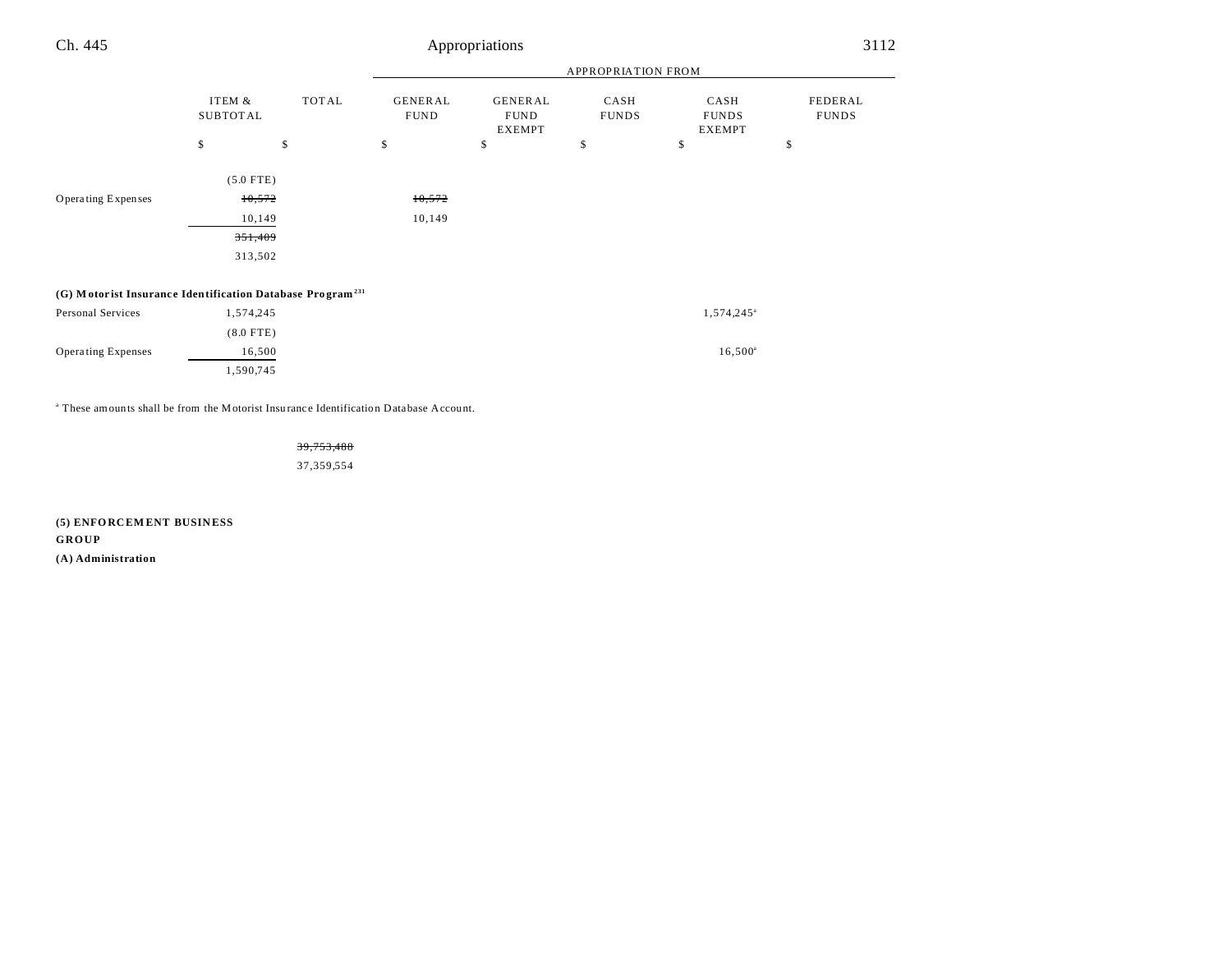| Personal Services         | 408,498     | 129,537 | 187,813 <sup>a</sup> | $91,148^b$ |
|---------------------------|-------------|---------|----------------------|------------|
|                           |             |         |                      |            |
|                           | $(6.0$ FTE) |         |                      |            |
| <b>Operating Expenses</b> | 12,880      | 12,880  |                      |            |
|                           | 10,888      | 10,888  |                      |            |
|                           | 421,378     |         |                      |            |
|                           | 419,386     |         |                      |            |

<sup>a</sup> Of this amount, \$86,842(T) shall be from the State Lottery Fund for indirect cost recoveries, \$59,553 shall be from the Auto Dealer License Fund for indirect cost recoveries, and \$41 ,41 8 shall be from the Liquor Enforcement Cash Fu nd for indirect cost recoveries.

b Of this amount, \$48 ,849 (T) shall be from the Limited Gaming Fund for indirect cost recoveries, \$35,27 6 shall be from the Drivers License Revocation Account for indirect cost recoveries, and \$7,023 shall be from a grant from the Tobacco Education, Prevention, and Cessation Program established in Part 8 of Article 3.5, Title 25, C.R.S., for indirect cost recoveries.

### **(B) State Lottery Division<sup>232</sup>**

| Personal Services <sup>233</sup> | 7.660.639        |  |
|----------------------------------|------------------|--|
|                                  | $(128.0$ FTE)    |  |
| <b>Operating Expenses</b>        | 1.946.994        |  |
| Legal Services for 665           |                  |  |
| 3,115 hours                      | 39.767           |  |
|                                  | 186.261          |  |
| Purchase of Services from        |                  |  |
| Computer Center                  | <del>5.955</del> |  |
|                                  | 9.571            |  |
| Vehicle Lease Payments           | 234.082          |  |
|                                  | 177,109          |  |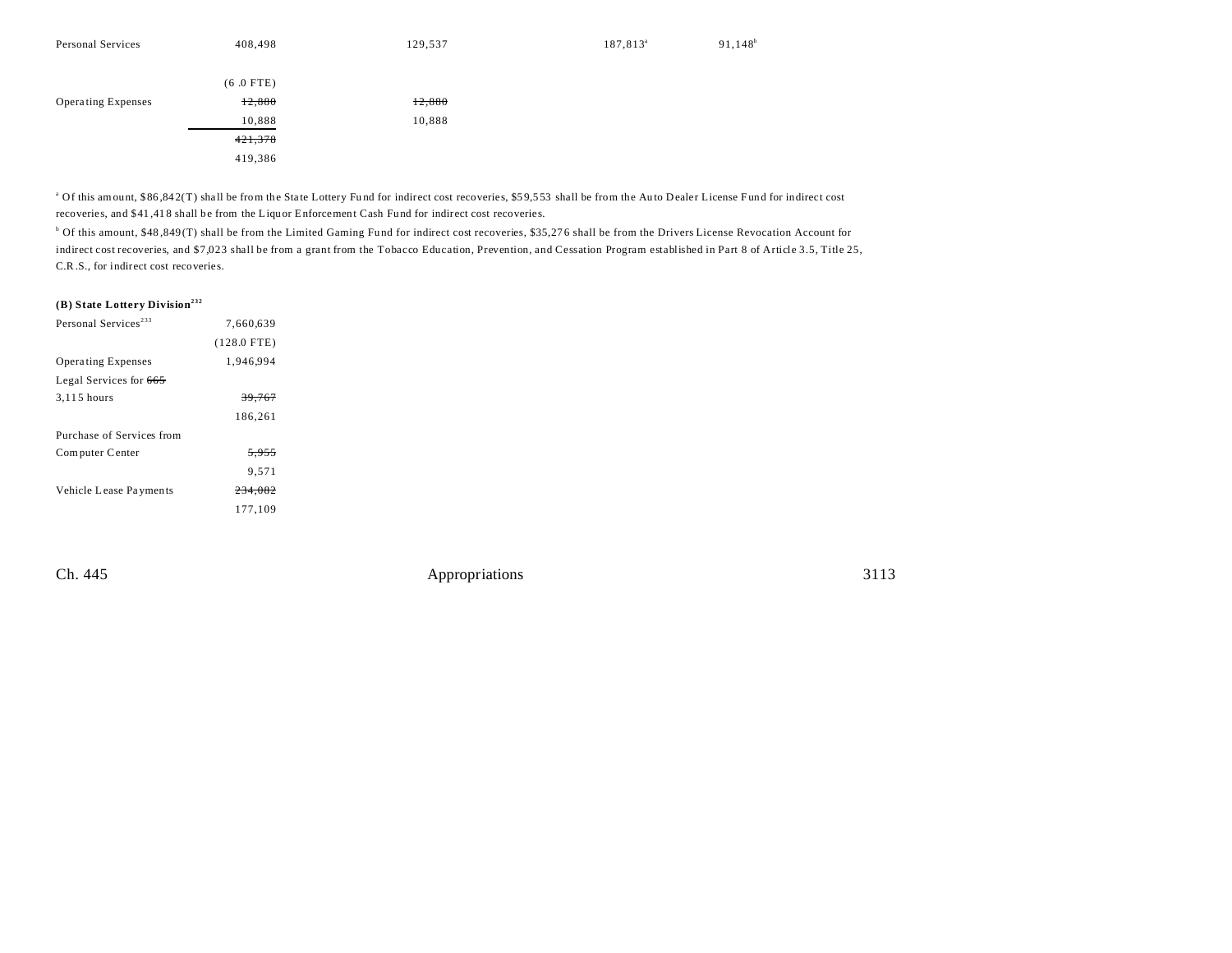|                                      |                           | <b>APPROPRIATION FROM</b> |                                |                                                |                      |                                       |                         |
|--------------------------------------|---------------------------|---------------------------|--------------------------------|------------------------------------------------|----------------------|---------------------------------------|-------------------------|
|                                      | ITEM &<br><b>SUBTOTAL</b> | TOTAL                     | <b>GENERAL</b><br>${\tt FUND}$ | <b>GENERAL</b><br><b>FUND</b><br><b>EXEMPT</b> | CASH<br><b>FUNDS</b> | CASH<br><b>FUNDS</b><br><b>EXEMPT</b> | FEDERAL<br><b>FUNDS</b> |
|                                      | \$<br>\$                  |                           | \$                             | \$                                             | \$                   | \$                                    | \$                      |
| Payments to Other State              |                           |                           |                                |                                                |                      |                                       |                         |
| Agencies                             | 332,688                   |                           |                                |                                                |                      |                                       |                         |
| Telecommunications                   | 397,412                   |                           |                                |                                                |                      |                                       |                         |
| Travel                               | 119,941                   |                           |                                |                                                |                      |                                       |                         |
| Leased Space                         | 723,360                   |                           |                                |                                                |                      |                                       |                         |
|                                      | 765,817                   |                           |                                |                                                |                      |                                       |                         |
| Capitol Complex Leased               |                           |                           |                                |                                                |                      |                                       |                         |
| Space                                | 4,557                     |                           |                                |                                                |                      |                                       |                         |
| Marketing and                        |                           |                           |                                |                                                |                      |                                       |                         |
| Communications                       | 9,097,225                 |                           |                                |                                                |                      |                                       |                         |
| Multi-State Lottery Fees             | 177,433                   |                           |                                |                                                |                      |                                       |                         |
| Vendor Fees                          | 8,646,120                 |                           |                                |                                                |                      |                                       |                         |
|                                      | 8,364,099                 |                           |                                |                                                |                      |                                       |                         |
| Prizes                               | 284,558,533               |                           |                                |                                                |                      |                                       |                         |
|                                      | 283,043,840               |                           |                                |                                                |                      |                                       |                         |
| Powerball Prize Variance             | 4,370,000                 |                           |                                |                                                |                      |                                       |                         |
|                                      | 4,850,000                 |                           |                                |                                                |                      |                                       |                         |
| Retailer Compensation <sup>234</sup> | 36,358,000                |                           |                                |                                                |                      |                                       |                         |
|                                      | 35,983,380                |                           |                                |                                                |                      |                                       |                         |
| <b>Ticket Costs</b>                  | 3,654,300                 |                           |                                |                                                |                      |                                       |                         |
|                                      | 3,950,080                 |                           |                                |                                                |                      |                                       |                         |
| <b>Indirect Cost Assessment</b>      | 372,155                   |                           |                                |                                                |                      |                                       |                         |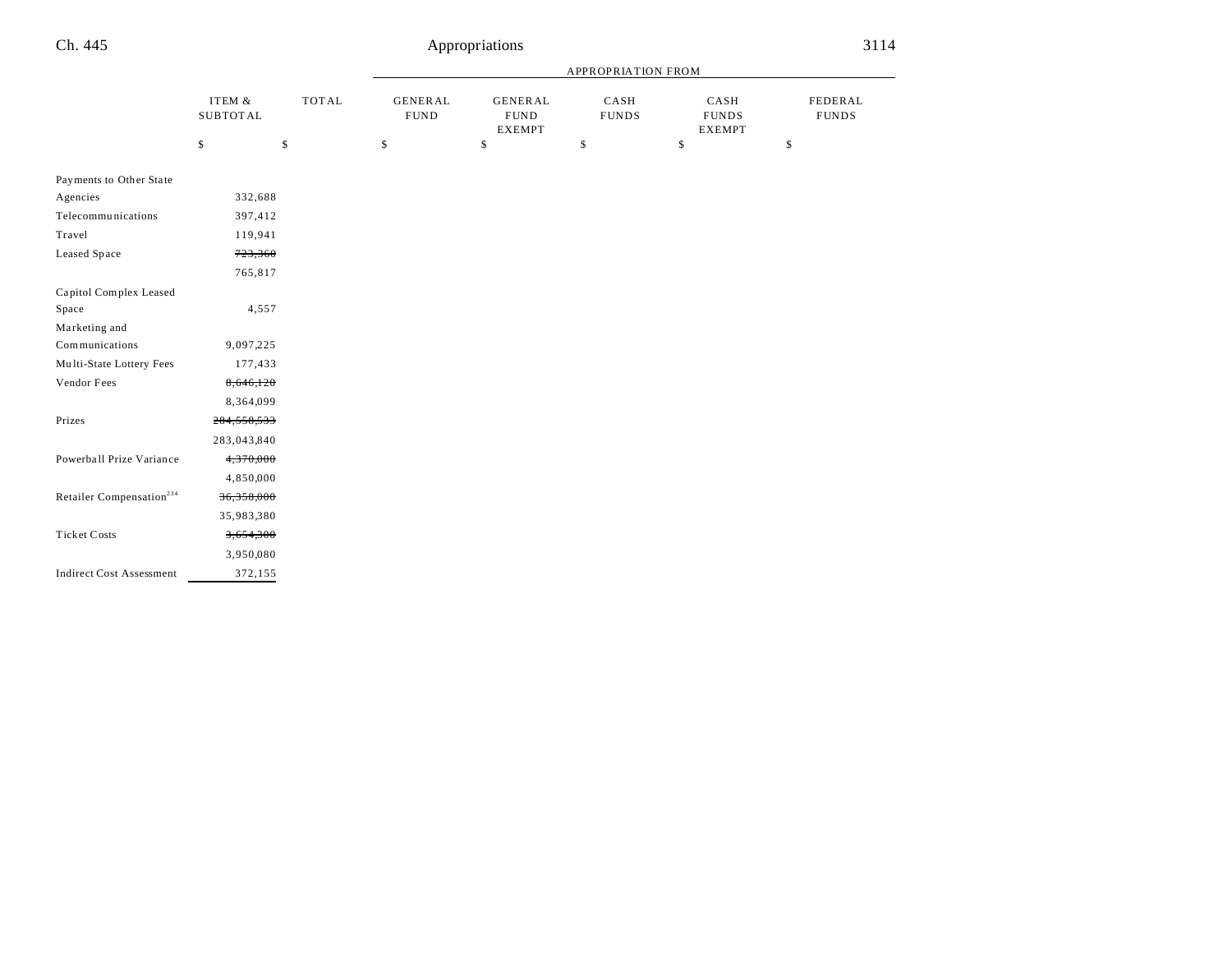### $358,699,161$   $358,699,161$

357,439,201<sup>a</sup> 357,439,201<sup>a</sup>

<sup>a</sup> This amount shall be from the State Lottery Fund.

## **(C) Limited Gaming Division**

| <b>Personal Services</b>        | 5,053,597    |  |
|---------------------------------|--------------|--|
|                                 | $(72.0$ FTE) |  |
| Workers' Compensation           | 25,591       |  |
| <b>Operating Expenses</b>       | 694,667      |  |
| Legal Services for 2,720        |              |  |
| hours                           | 162,656      |  |
| Payment to Risk                 |              |  |
| Management and                  |              |  |
| Property Funds                  | 11,896       |  |
| Vehicle Lease Payments          | 158,526      |  |
|                                 | 99,243       |  |
| Leased Space                    | 53,146       |  |
| Lease Purchase - 1881           |              |  |
| Pierce Street                   | 206,731      |  |
| Licensure Activities            | 181,497      |  |
| Investigations                  | 271,612      |  |
| Payments to Other State         |              |  |
| Agencies                        | 2,578,599    |  |
| Distribution to Gaming          |              |  |
| Cities and Counties             | 21,344,595   |  |
| <b>Indirect Cost Assessment</b> | 626,574      |  |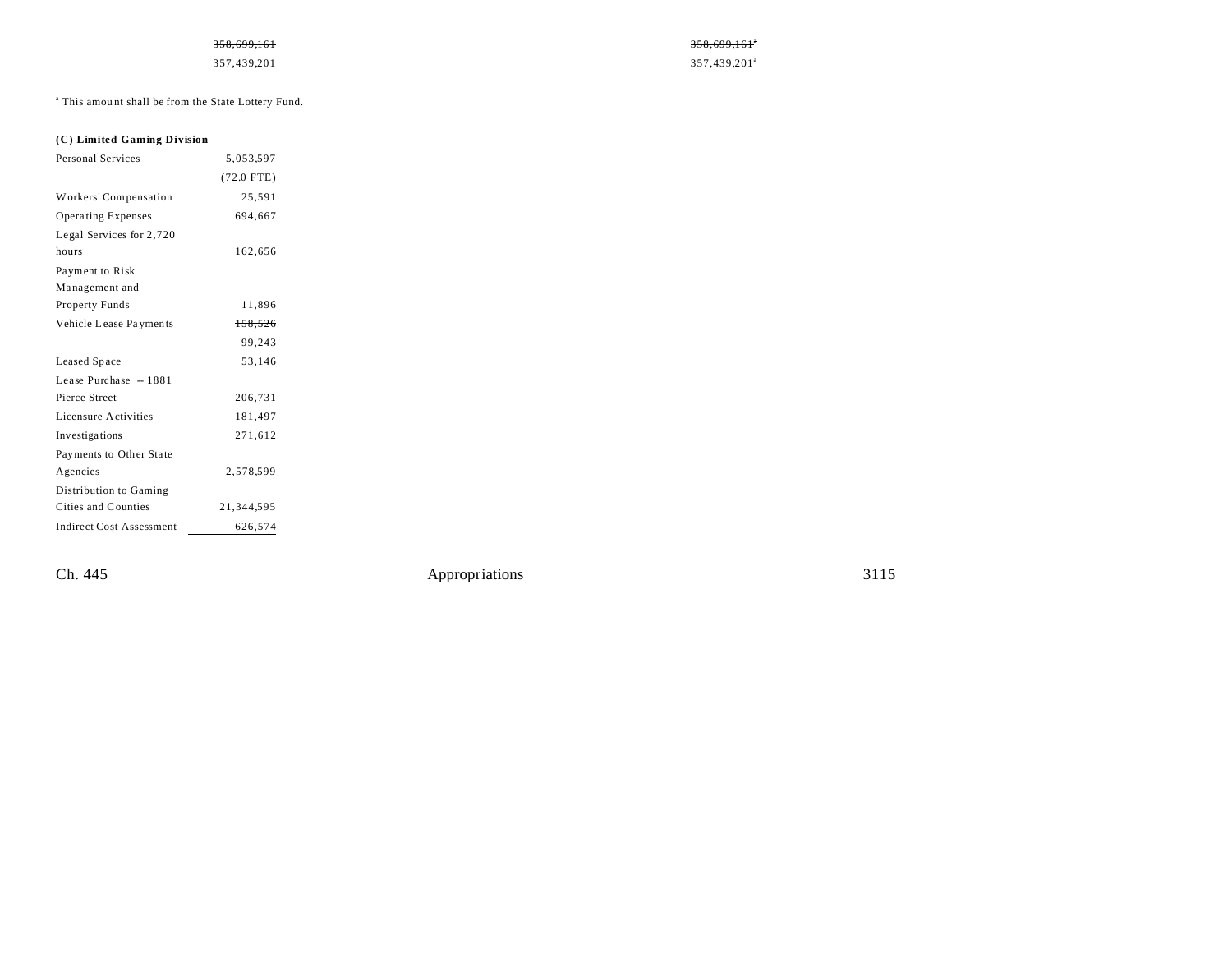|                           |       | <b>APPROPRIATION FROM</b>     |                                                |                                        |                                       |                         |  |
|---------------------------|-------|-------------------------------|------------------------------------------------|----------------------------------------|---------------------------------------|-------------------------|--|
| ITEM &<br><b>SUBTOTAL</b> | TOTAL | <b>GENERAL</b><br><b>FUND</b> | <b>GENERAL</b><br><b>FUND</b><br><b>EXEMPT</b> | CASH<br><b>FUNDS</b>                   | CASH<br><b>FUNDS</b><br><b>EXEMPT</b> | FEDERAL<br><b>FUNDS</b> |  |
| \$                        | \$    | \$                            | \$                                             | \$                                     | \$                                    | \$                      |  |
| 31,369,687<br>31,310,404  |       |                               |                                                | 31,369,687*<br>31,310,404 <sup>a</sup> |                                       |                         |  |

<sup>a</sup> This amount shall be from the Limited Gaming Fund. For purposes of complying with the limitation on state fiscal year spending imposed by Article X, Section 20 of the State Constitution these moneys are included for informational purposes as they are continuously appropriated by a permanent statute or constitutional provision.

#### **(D) Liquor Enforcement Division**

| Personal Services         | 1.293.411    | 289,724 | 1,003,687 <sup>a</sup> |
|---------------------------|--------------|---------|------------------------|
|                           | $(19.0$ FTE) |         |                        |
| <b>Operating Expenses</b> | 51.323       | 11.495  | 39.828 <sup>a</sup>    |
|                           | 1,344,734    |         |                        |

<sup>a</sup> These amounts shall be from the Liquor Enforcement Cash Fund.

#### **(E) To bacco Enfo rcem ent Pr ogr am**

| Personal Services         | 388,792     | 147,614 | 241,178 <sup>a</sup> |
|---------------------------|-------------|---------|----------------------|
|                           | 376,492     | 135,314 |                      |
|                           | $(7.5$ FTE) |         |                      |
| <b>Operating Expenses</b> | 28,553      | 6,173   | $22,380^{\circ}$     |
|                           | 27,943      | 5,563   |                      |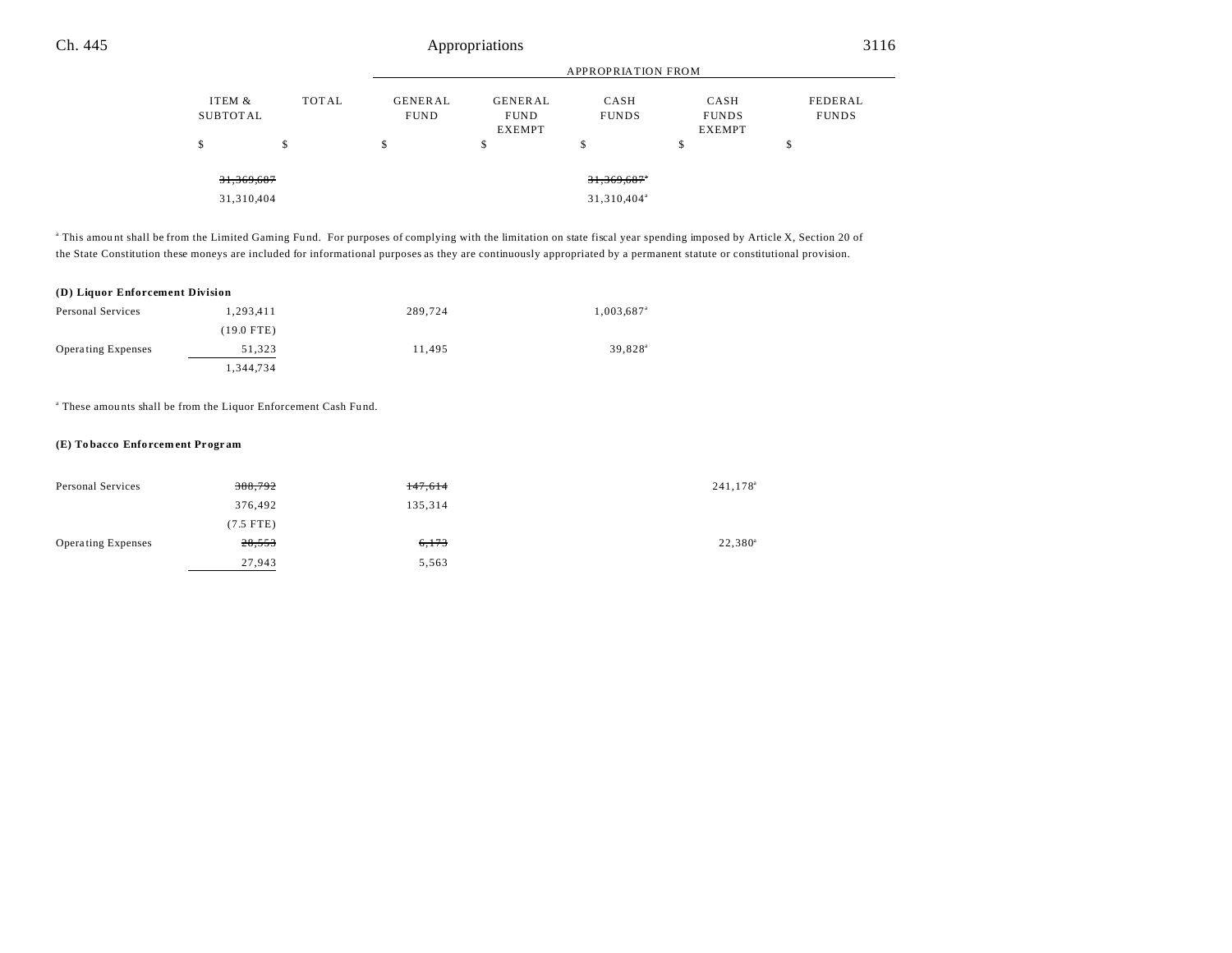417,345 404,435

a These amounts shall be from a grant from the Tobacco Education, Prevention, and Cessation Program established in Part 8 of Article 3.5, Title 25, C.R.S.

|  | (F) Division of Racing Events <sup>235</sup> |  |  |  |  |
|--|----------------------------------------------|--|--|--|--|
|--|----------------------------------------------|--|--|--|--|

| <b>Personal Services</b>  | 1.641.240    | 1.641.240 |                  |
|---------------------------|--------------|-----------|------------------|
|                           | 1,367,650    | 1,367,650 |                  |
|                           | $(26.7$ FTE) |           |                  |
| <b>Operating Expenses</b> | H2,645       | 112,645   |                  |
|                           | 97,845       | 97,845    |                  |
| Laboratory Services       | 222,992      | 222,992   |                  |
|                           | 104,992      | 104,992   |                  |
| <b>RACETRACK</b>          |              |           |                  |
| <b>APPLICATIONS</b>       | 25,000       |           | $25,000^{\rm b}$ |
| <b>Commission Meeting</b> |              |           |                  |
| Costs                     | 1,200        | 1,200     |                  |
| Purses and Breeders       |              |           |                  |
| Awards                    | 1,106,142    |           | $1,106,142^a$    |
|                           | 3,084,219    |           |                  |
|                           | 2,702,829    |           |                  |

This amount shall be from racing tax revenues for the Supplemental Purses and Breeders Awards program. For purposes of complying with the limitation on state fiscal year spending imposed by Article X, Section 20 of the State Constitution these moneys a re included for informationa l purposes as they are continuously appropriated by a permanent statute or constitutional provision, pursuant to Section 12-60-704, C.R.S.

b THIS AMOUNT SHALL BE FROM APPLICATION FEES PURSUANT TO SECTION 12-60-506, C.R.S.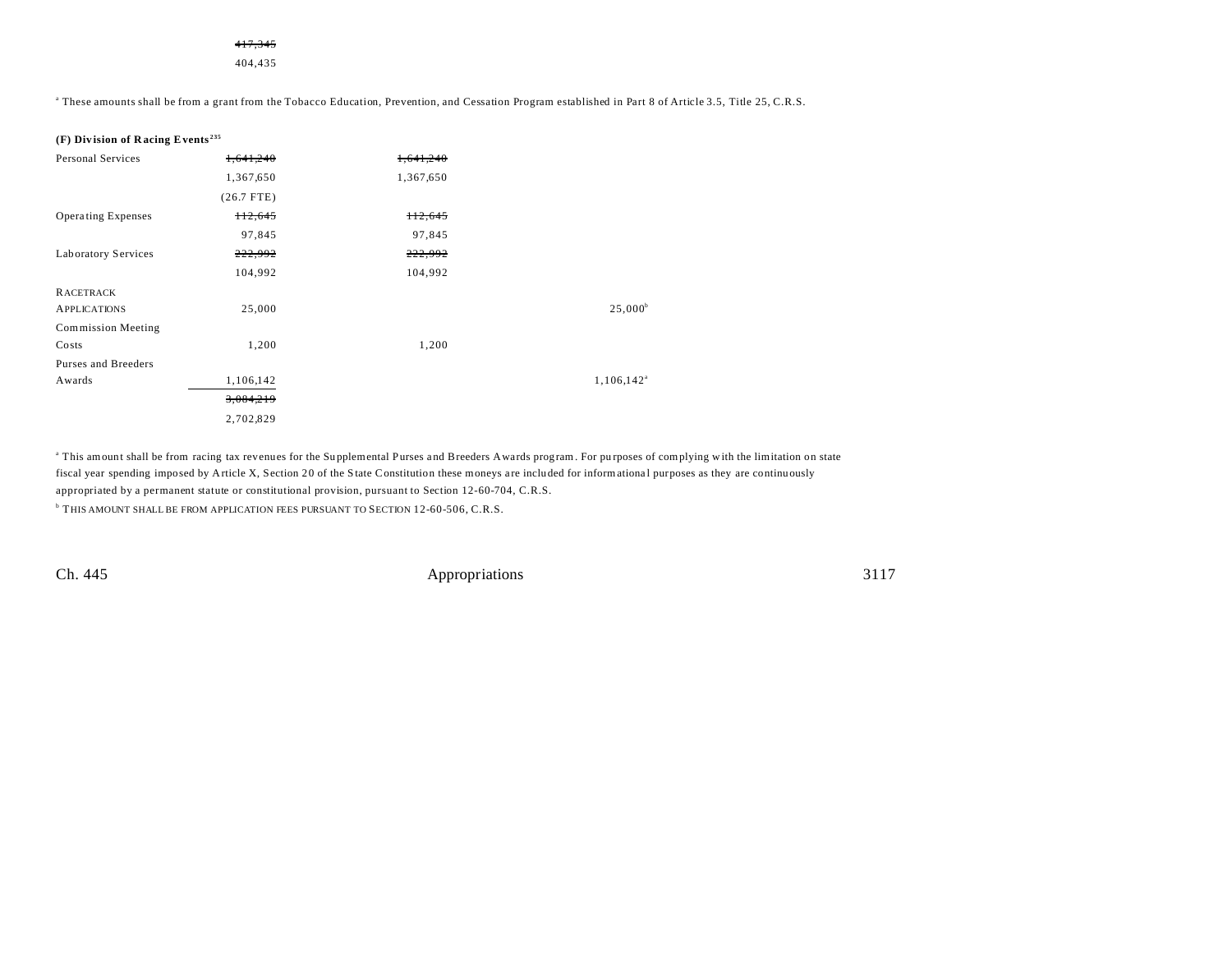| Ch. 445                   | Appropriations     |       |                               |                                                |                           |                                       | 3118                    |
|---------------------------|--------------------|-------|-------------------------------|------------------------------------------------|---------------------------|---------------------------------------|-------------------------|
|                           |                    |       |                               |                                                | <b>APPROPRIATION FROM</b> |                                       |                         |
|                           | ITEM &<br>SUBTOTAL | TOTAL | <b>GENERAL</b><br><b>FUND</b> | <b>GENERAL</b><br><b>FUND</b><br><b>EXEMPT</b> | CASH<br><b>FUNDS</b>      | CASH<br><b>FUNDS</b><br><b>EXEMPT</b> | FEDERAL<br><b>FUNDS</b> |
|                           | \$                 | \$    | \$                            | \$                                             | \$                        | \$                                    | \$                      |
| (G) Hearings Division     |                    |       |                               |                                                |                           |                                       |                         |
| Personal Services         | 1,625,844          |       | 876,698                       |                                                |                           | $749, 146^{\circ}$                    |                         |
|                           | 1,491,615          |       | 742,469                       |                                                |                           |                                       |                         |
|                           | $(27.3$ FTE)       |       |                               |                                                |                           |                                       |                         |
| <b>Operating Expenses</b> | 56,276             |       | 56,276                        |                                                |                           |                                       |                         |

 $\overline{\phantom{0}}$ 

1,682,120 1,547,891

a This amount shall be from the Drivers License Revocation Account.

## **(H) Motor Vehicle Dealer Licensing Board**

| Personal Services         | 1,142,469    | 1,142,469 <sup>a</sup> |
|---------------------------|--------------|------------------------|
|                           | $(21.2$ FTE) |                        |
| <b>Operating Expenses</b> | 55.768       | 55.768 <sup>a</sup>    |
|                           | 1,198,237    |                        |

a These amou nts shall be from the Auto Dealers License Fund.

398,216,881

396,367,117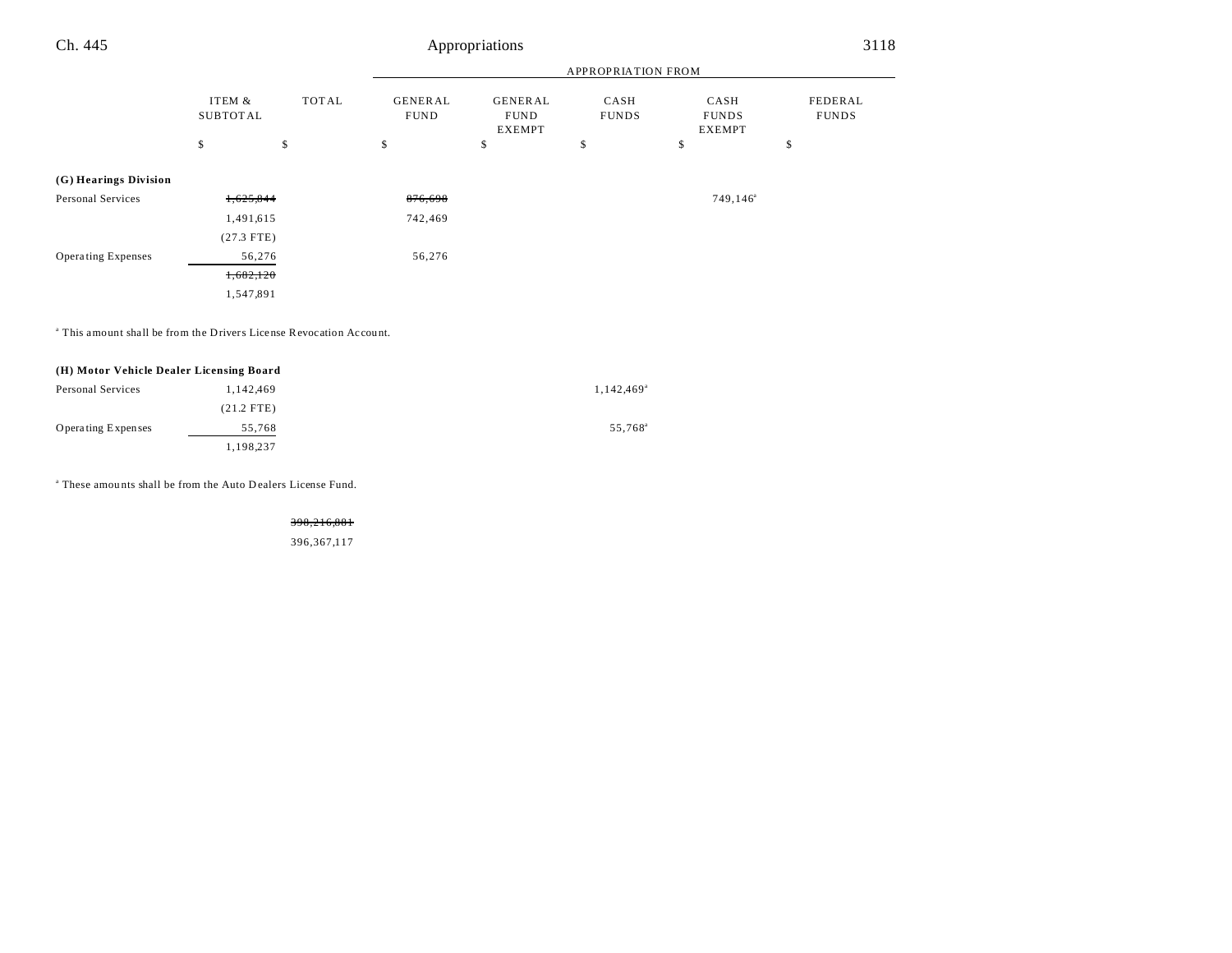| <b>TOTALS PART XIX</b> |               |                             |                         |                            |             |
|------------------------|---------------|-----------------------------|-------------------------|----------------------------|-------------|
| $(REVENUE)^{5,6}$      | \$541.107.340 | \$113,811,326°              | <del>\$37,118,759</del> | <del>\$388,513,764</del> ° | \$1,663,491 |
|                        | \$534,078,729 | $$106.093.507$ <sup>a</sup> | $$37.289.602^b$         | \$389.032.129°             |             |

<sup>a</sup> Of this amount, \$38,437,000 is included as information for the purpose of complying with the limitation on state fiscal year spending imposed by Article X, Section 20 of the State Constitution. As this amount is continuously appropriated by a permanent statute or constitutional provision it is not subject to the limitation of General Fund Appropriations as set forth in Section 24-75-201.1 (1) (a) (III) (c), C.R.S.

<sup>b</sup> Of this amount, \$372,155 contains a (T) notation.

<sup>c</sup> Of this amount, \$1,047,943 contains a (T) notation, and <del>\$11,846,901</del> \$13,561,050 is from the Highway Users Tax Fund. Of the Highway Users Tax Fund moneys, \$3,336,331 \$5,050,480 is exempt from the statutory limit on Highway Users Tax Fund appropriations pursuant to Section 43-4-201 (3), C.R.S.

**FOOTNOTES** -- The following statements are referenced to the numbered footnotes throughout section 2.

- 5 (Governor lined through this provision. See L. 2002, p. 3034.)
- 6 All Departments, Totals -- The General Assembly requests that copies of all reports requested in other footnotes contained in this act be delivered to the Joint Budget Committee and the majority and minority leadership in each house of the General Assembly. Each principal department of the state shall produce its rules in an electronic format that is suitable for public access through electronic means. Such rules in such format shall be submitted to the Office of Legislative Legal Services for publishing on the Internet. It is the intent of the General Assembly that this be done within existing resources.
- 7 (Governor lined through this provision. See L. 2002, p. 3035.)
- 227 (Governor lined through this provision. See L. 2002, p. 3083.)
- 228 (Governor lined through this provision. See L. 2002, p. 3083.)
- 229 Department of Revenue, Information Technology Division, Programming Costs for 2002 Session Legislation --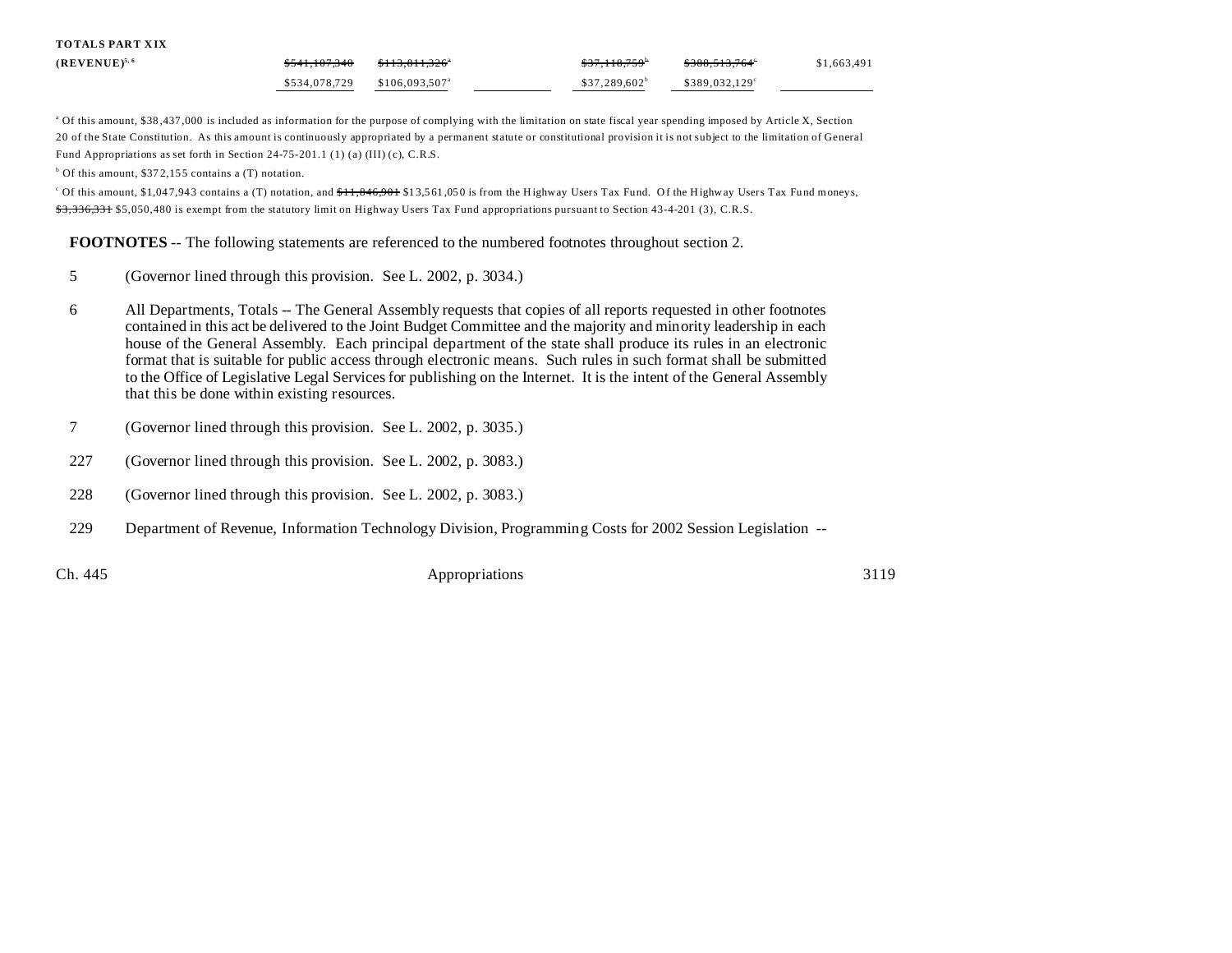The Department of Revenue is requested to submit a report to the Joint Budget Committee by June 30, 2002, summarizing the estimated computer programming costs to implement legislation enacted during the 2002 session. These cost estimates should include any economies of scale that may exist because multiple bills passed which affect similar systems. The Department is also requested to submit a report to the Joint Budget Committee by December 31, 2002, summarizing the actual programming costs of bills to implement legislation enacted during the 2002 legislative session.

- 230 Department of Revenue, Taxation Business Group, Taxpayer Service Division -- The Department of Revenue is requested to provide a report to the Joint Budget Committee by October 1, 2002, that summarizes telephone service provided by the Department's call center. The report should summarize the Taxpayer Service Division's income tax telephone service and should indicate if the Department is meeting its performance standards. The report should include a summary of call volumes, blockage rates, average wait times, and the number of customers served with the Interactive Voice Response System. If performance standards were not met during the 2002 tax season, the report should include a strategic plan to mitigate the problem. The report should include the results of trunk studies conducted during the 2002 tax season to determine call volumes and blockage rates.
- 231 (Governor lined through this provision. See L. 2002, p. 3084.)
- 232 Department of Revenue, Enforcement Business Group, State Lottery Division -- The State Lottery Division shall deposit all liquidated damages into the Lottery Fund. The Department shall not receive any goods or services in lieu of an assessment of liquidated damages nor shall the Department require a vendor to purchase goods or services in lieu of an assessment of liquidated damages.
- 233 (Governor lined through this provision. See L. 2002, p. 3084.)
- 234 Department of Revenue, Enforcement Business Group, State Lottery Division, Retailer Compensation -- The Joint Budget Committee requests that the State Lottery Division and the State Lottery Commission notify the Joint Budget Committee of any increases in the retailer compensation fee, including any changes in the current bonus or commission compensation schedules, prior to any future contractual agreements made with retailers.